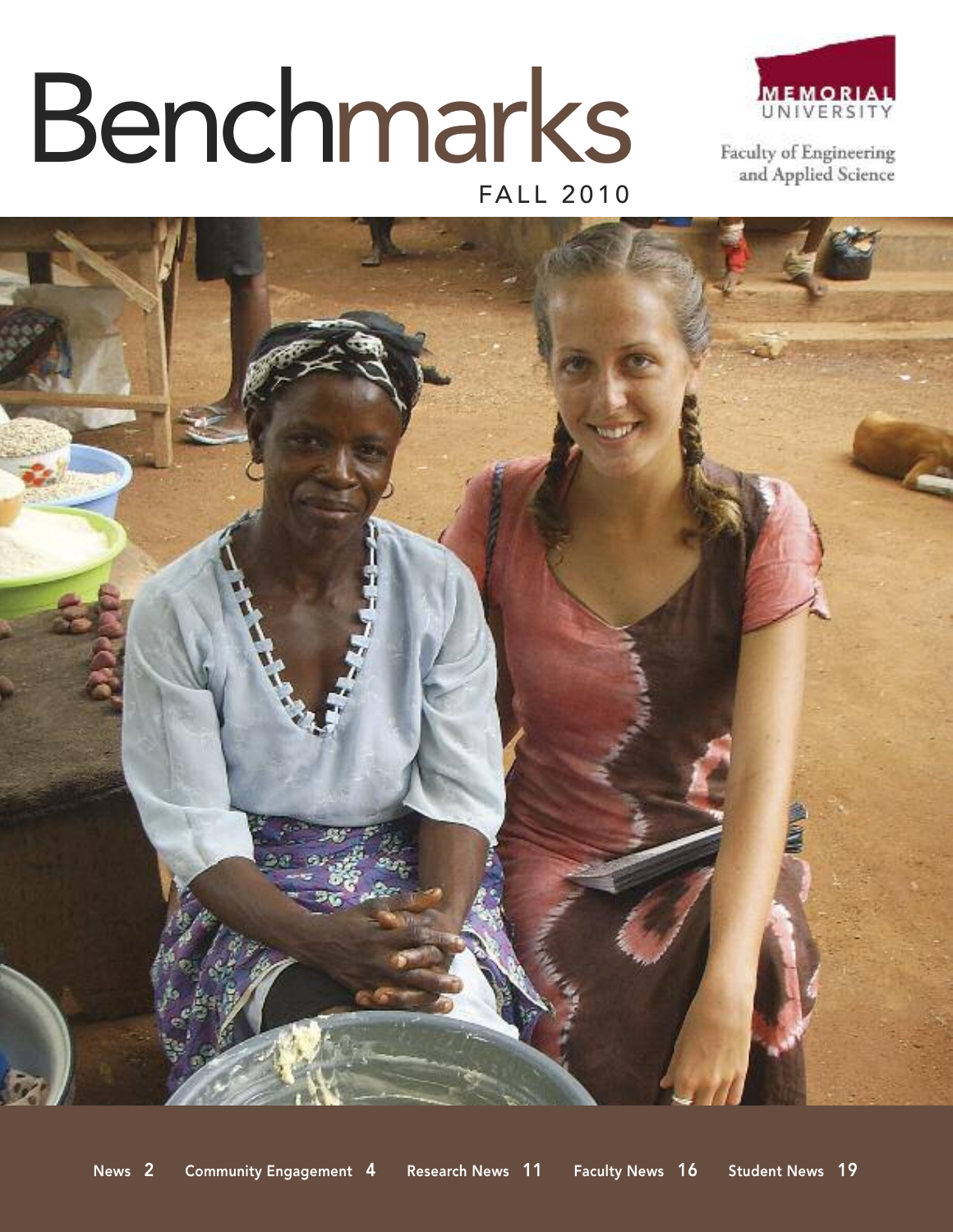## **The Dean's message**

**www.engr.mun.ca**



and Applied Science

**Welcome to the fall 2010 issue of** *Benchmarks*. The Faculty of Engineering and Applied Science at Memorial University has been growing steadily since the first engineering degrees were given out in 1974. It has evolved from a primarily undergraduate teaching school to a top-notch, highly-respected engineering school with a focus on undergraduate and graduate education, research and community engagement. But earning such a reputation doesn't come easily. In undergraduate education, the Faculty of Engineering and Applied Science has consistently received high endorsements from the Canadian Engineering Accreditation Board (CEAB). In 2005, the undergraduate programs received six-year accreditation, placing our programs among the very best in Canada. This fall, the faculty will be at work preparing for an accreditation review of the programs in February 2011. Furthermore, this past year has brought growth and successes with hard work and dedication in the area of research. Many of our faculty members have secured major funding over the past year to further their research, which you will read about in this issue. We have also had several new hires, which includes both faculty members and support staff to continue to build capacity in research relevant to our province.



Dr. John Quaicoe

And, of course, we continue to attract some of the finest and brightest students, who make this all worthwhile. As we embrace another academic year, it seemed appropriate to reflect on the successes of our students over the past year in this issue of *Benchmarks*. In the following pages, you will be introduced to Rhodes Scholar Gillian Langor, whose work in West Africa represents outreach and community engagement beyond the province. You will also meet Andrew Myrden who received the Governor-General's Silver Medal for academic excellence. And over the past year, several of our students have competed at national engineering competitions and done extremely well.

I hope that you enjoy this latest issue of *Benchmarks*. I welcome your comments on anything that you read in this edition, and please feel free to contact me if you would like further information on any of our activities.

Sincerely, John Quaicoe, Dean (*pro tempore*) jquaicoe@mun.ca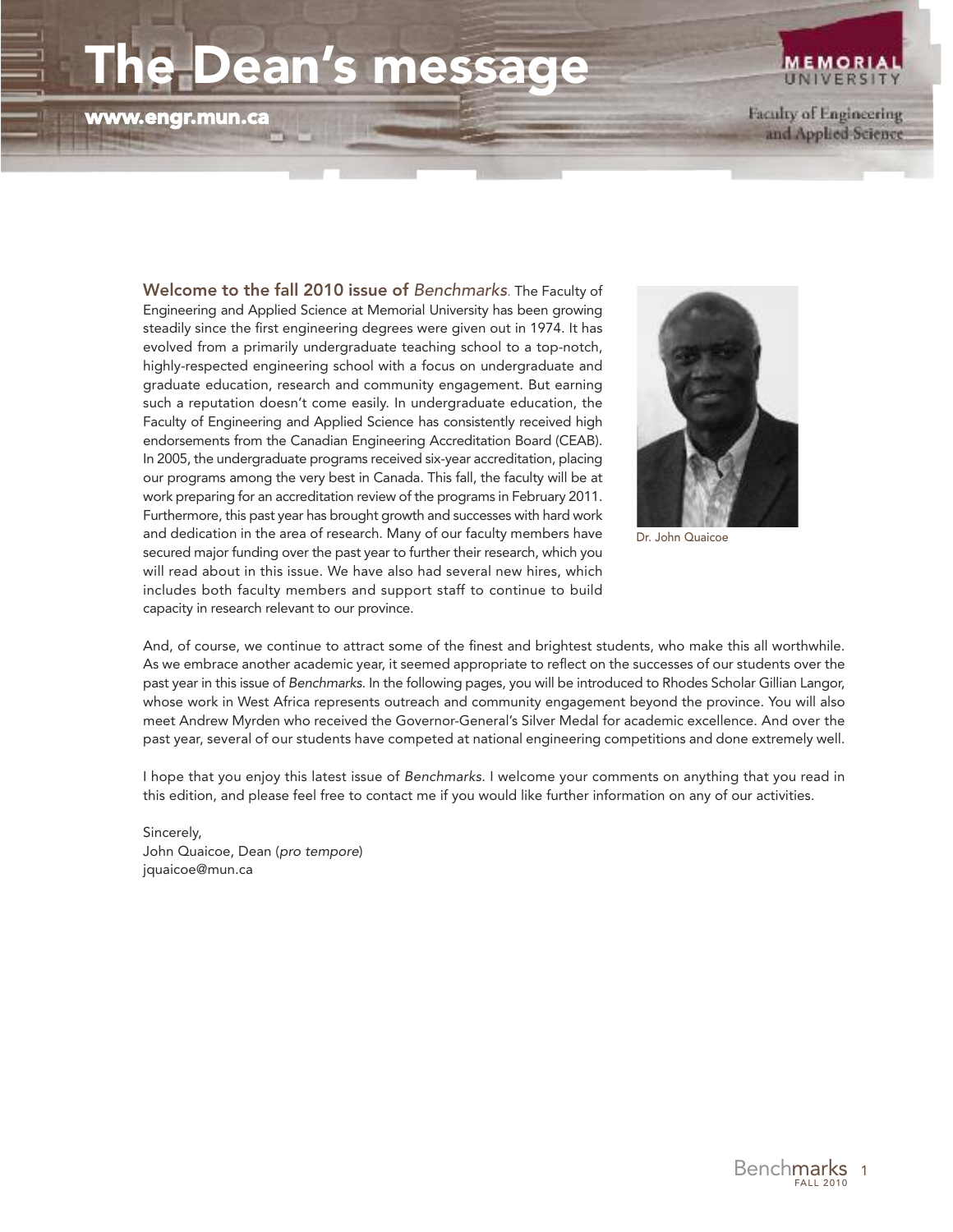# **News**

**www.engr.mun.ca**

**Faculty of Engineering** and Applied Science

**MEMORIA UNIVERSIT** 



#### Lead on!

On Saturday, Sept. 26, 2009, over 60 engineering students came together to experience the first annual Student Leadership and Innovation Fund in Engineering (LIFE) Forum at the Delta Hotel in St. John's. Despite the early start to the day, the excitement and enthusiasm of the students was apparent. Mr. David Sharpe, president of Engineering Student Society B, was very pleased with the level of enthusiasm shown by the participants.

"I hope this event continues to inspire students by opening their eyes to their personal potential and encouraging them to maximize their abilities," he said.

The day began with words of welcome from Dr. Steve Bruneau on behalf of his parents, Drs. Angus and Jean Bruneau, founders of the Angus Bruneau LIFE program. A long-time supporter of the faculty, Dr. Angus Bruneau's relationship with Memorial University began in 1968 when he established the Faculty of Engineering and Applied Science and served as its first dean. Dr. Bruneau also led the development of the co-operative engineering program, an innovation offered at only one other Canadian university at the time. Despite not being able to attend the forum, Dr. Steve Bruneau told students that his parents wished them great success.

The morning took a physical turn as Tom Brophy, director of Student Success Programs, got students out of their seats and led a number of activites to encourage interaction with each other and faculty members through P.U.M.P, Atlantic Canada's largest group mixer activity. The forum's keynote speaker, Earl Ludlow, president and CEO of Newfoundland Power Inc., inspired students by discussing the challenges and successes he has experienced in his professional career. Brendan Brothers, co-founder of local company Verafin, gave the company address and encouraged students to think big by talking about his company's journey from a concept being tossed around by friends to becoming the North American leader in fraud-detection software. Throughout the day, students took part in a number of break-out sessions that focused on the role of leadership and innovation in international development, entrepreneurism and sustainability.

The Angus Bruneau Student LIFE Program encourages and supports student leadership and innovation in engineering education, research and community service. The program provides funding for student-led initiatives that significantly enhance the experience of students in the Faculty of Engineering and Applied Science at Memorial University, and supports initiatives that would not normally be funded through the faculty's operating budget.



Forum registration.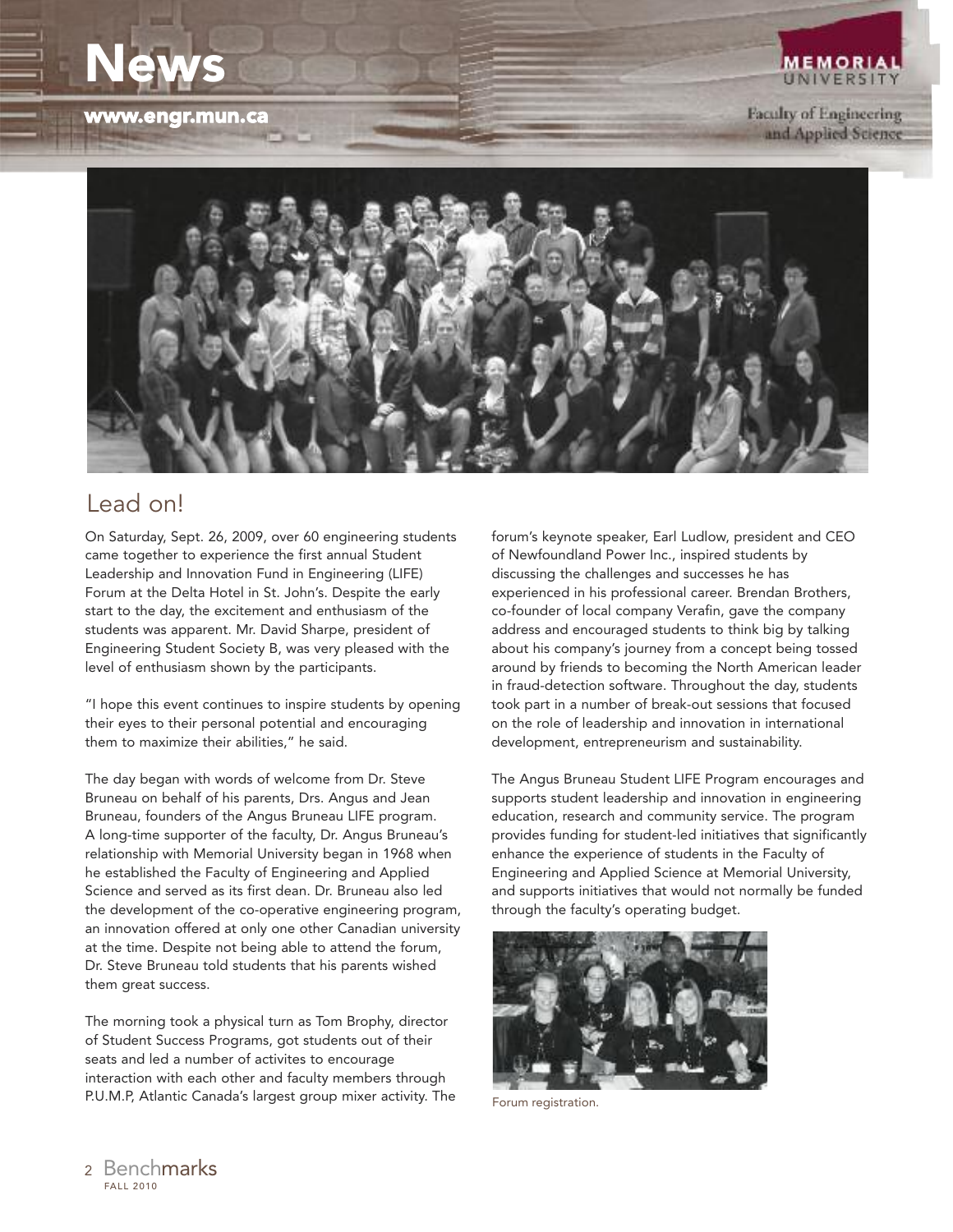#### Dr. John Quaicoe extended as dean (*pro tempore*) of Engineering and Applied Science



Memorial University's Faculty of Engineering and Applied Science has been under new leadership since Dean Ray Gosine left his position almost two years ago to become the university's associate vicepresident (research). Dr. Ramachandran Venkatesan became the acting dean, followed by Dr. John Quaicoe. In Oct. 2008, Dr. Quaicoe was appointed as dean (*pro tempore)*, and a

Dr. John Quaicoe

recent approval by the university's Board of Regents will extend Dr. Quaicoe as dean (*pro tempore*) until June 2011.

The leadership and enthusiasm that Dr. Quaicoe has shown as dean of engineering has been invaluable to the growth of the faculty over the past year and a half but he says he couldn't do it without the strong support of dependable support staff and fellow faculty members.

"There have been many exciting initiatives and accomplishments in the Faculty of Engineering and Applied Science and I'm

sure this will continue. As a result, my job as dean (*pro tempore*) is an exciting and challenging one but made easier with reliable and dependable support staff and fellow faculty members who are hard working and as excited about growth and enhancing the reputation of the Faculty of Engineering and Applied Science as I am," he said.

Dr. Quaicoe joined the Faculty of Engineering and Applied Science at Memorial in 1982 as an assistant professor and since that time has been a huge contributor to the faculty and its overall growth. From 1990 to 1999, he was chair of the electrical engineering discipline and from 2002 to 2008 he was associate dean of undergraduate studies.

Working with Dr. Quaicoe to improve and grow the faculty are the following:



Prof. Andy Fisher Associate Dean Undergraduate Studies



Dr. Leonard Lye Associate Dean Graduate Studies



Dr. Brian Veitch Associate Dean Research

#### New research centre at Memorial University promotes innovation in wireless communications

research centre at Memorial is researching new and more secure ways to better meet our communications needs.

We've established a new Wireless Communications and Mobile Computing Research Centre (WCMCRC) in Memorial's Faculty of Engineering and Applied Science to conduct research that will lead to a richer experience for the mobile computer user," explained Dr. Ramachandran Venkatesan, who is the centre's director.

Launched in April 2009, with an objective to consolidate and expand the research activities taking place at various parts of the university, the research centre will provide a critical means of focusing the necessary applied research and development in order to foster economic growth in a burgeoning regional industry.

"The research centre is expected to enhance the global competitiveness of Atlantic Canadian companies and governmental and non-governmental organizations by facilitating the development of leading edge wireless technologies. Furthermore, the WCMCRC complements other research activities at Memorial and acts as a catalyst for research in related areas in digital communications, computer engineering and mobile commerce," added Dr. Venkatesan.

The activities of the centre are well-integrated into the current research directions of the electrical and computer engineering groups at Memorial, and also includes professors and graduate students from other areas at Memorial, such as the Department of Computer Science and the Faculty of Business Administration. It will involve the establishment of a network of wireless researchers and a physical laboratory space in which the research will be undertaken and will provide a critical means of focusing the necessary applied research and development in order to foster economic growth in a burgeoning regional industry.

Some research areas include cognitive and intelligent radio; network infrastructure and advanced resource management methods; co-operative wireless communications and MIMO; acoustic communication for tetherless underwater networks; mobile, ad-hoc wireless and sensor networks; future wireless communications standards; location aware computing; secure communication for mobile devices and implementation of security algorithms; wireless communications for environment monitoring and safety applications; and hardware implementation, prototyping and testbed development.



Wireless networks have become such a huge and important part of our world that a new

Drs. Octavia Dobre and Mohamed Ahmed chat with grad student Talha Rasheed in the wireless centre.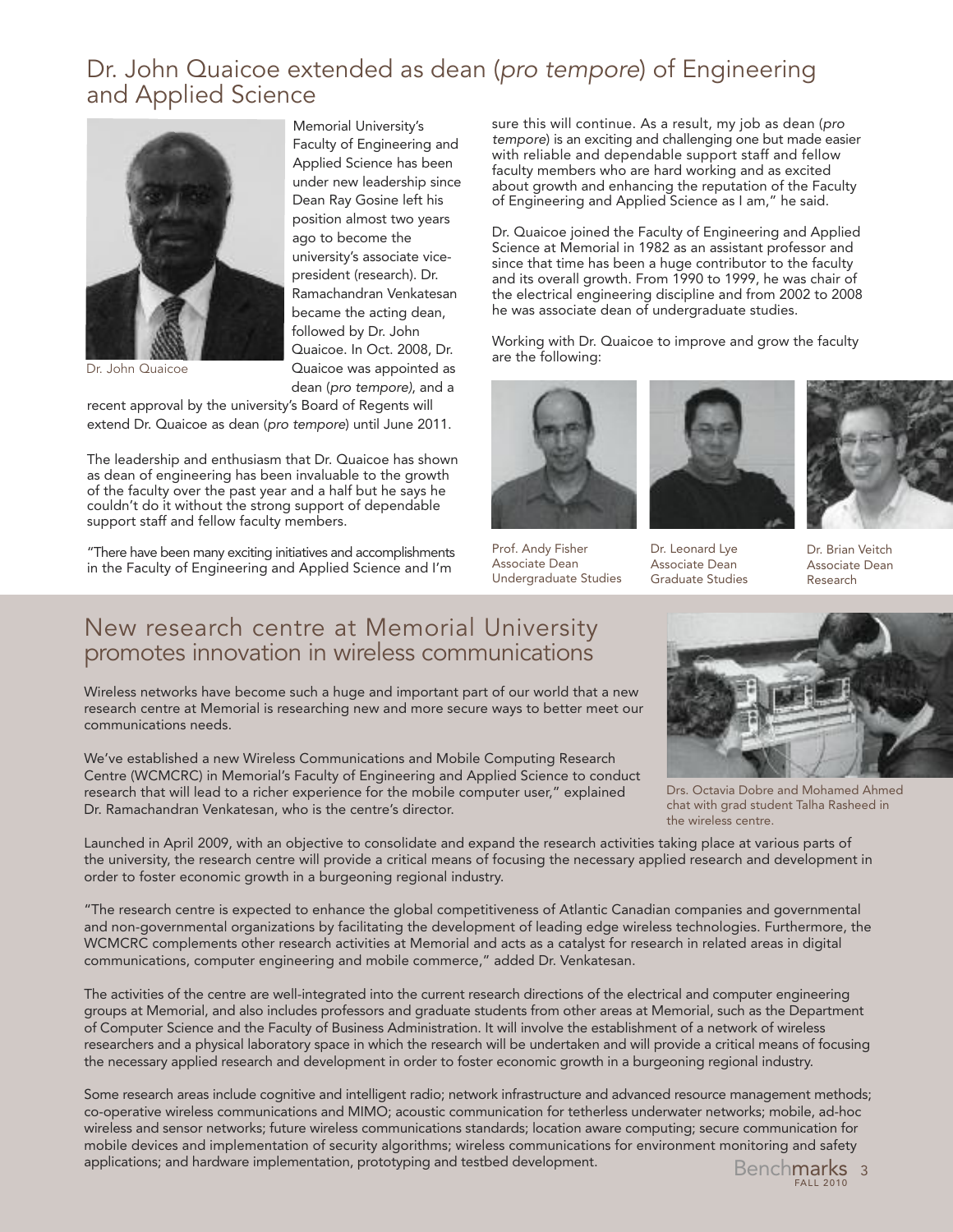# **Community Engagement**

**www.engr.mun.ca**

#### **MEMORIAL UNIVERSIT**

**Faculty of Engineering** and Applied Science

## Engineering lectures continue to generate important discussions

The Faculty of Engineering and Applied Science at Memorial continues to partner with the Professional Engineers and Geoscientists of Newfoundland and Labrador (PEGNL) to bring important engineering-related discussions to the people of our province through the Speaking of Engineering Lecture Series.

This past December, Dr. Shawn Kenny, who is the Wood Group Chair in Arctic and Cold Region Engineering and an associate professor in Memorial's Faculty of Engineering and Applied Science, examined key issues for the exploration and development of hydrocarbon resources in Arctic environments.

The development of Arctic hydrocarbon resources, which may account for 20 per cent of the world's undiscovered resource potential, presents a viable opportunity to meet global energy demands and requirements for manufactured products. The exploration and development of oil and gas reservoirs in these environments present technical and logistical engineering challenges for surface infrastructure and subsea facilities. Dr. Kenny presented a discussion on historical and current activities with a look towards potential future needs and issues.

Then in January, Marcel Coutu, CEO of Canadian Oil Sands and the Chair of the Board of Syncrude, Canada's largest oil sands mining operation, spoke about the impact of Canada's oil sands on the people of Newfoundland and Labrador.

More than sharing what he thinks, Mr. Coutu wanted to hear about the questions and concerns that people in Newfoundland and Labrador have about Canada's oil sands. He provided an update on recent developments in the oil sands, the economic impact to both Canada and Newfoundland and Labrador, and the continual improvements the industry is making on their environmental performance. The evening ended with a frank and honest dialogue on the economic, social and environmental implications of Canada's oil sands.

Two months later, Richard Crowdis, vice president and project director with Black & Veatch, a leading global engineering, consulting and construction company, spoke to a local audience about the approaches to long distance electric power transmission and delivery systems through remote terrains and subsea crossings.

Mr. Crowdis outlined traditional approaches, as well as a summary, of the technologies in the high-voltage alternating current (HvAC) and high-voltage direct current (HvDC) transmission line systems. He also discussed power transmission and redundancy through subsea crossings,





Dr. Shawn Kenny **Richard Crowdis** 

including HvDC transmission lines inside of large and long conduits or tunnels.

The latest lecture featured Major James Fera, a military engineer who came to St. John's to talk about his recent deployment to Afghanistan where he and 16 members of his squadron were assigned to the Kandahar Provincial Reconstruction Team (KPRT).

Major Fera spoke about the military's role in reconstructing and developing Kandahar and enabling communities to stabilize Afghanistan. He provided his audience with a unique opportunity to gain first-hand insight about the Canadian Forces engineers' contribution to the Afghanistan mission. He shared how, as members of the KPRT, their role was to assist and mentor the Afghans in their reconstruction efforts. His audience learned about the engineering challenges of working in this conflictstricken region as well as his team's reconstruction projects during their six-month tour.

Speaking of Engineering public lectures take place during the fall and winter semesters and are open to members of the university community, including faculty, staff and students, as well as people from the local community.



Major James Fera Marcel Coutu

FALL 2010 <sup>4</sup> Benchmarks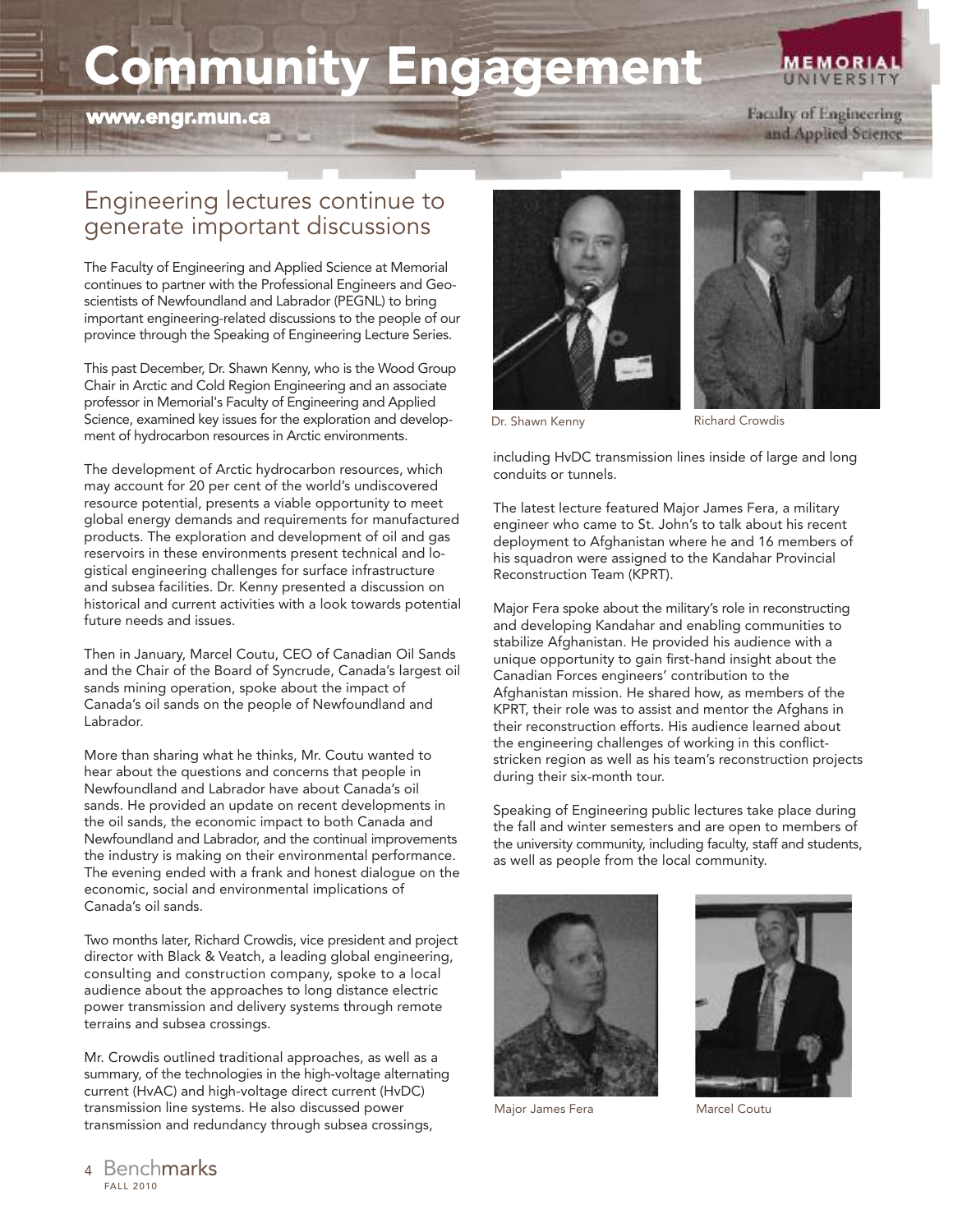#### The Cahill Group of Companies funds help centre for first-year engineering students

#### **Funding**

With a commitment of \$150,000 over three years, The Cahill Group of Companies has established a help centre for first-year engineering students located in Memorial's Faculty of Engineering and Applied Science.

The Cahill Engineering One Help Centre provides activities directly related to academic course work in first-year engineering courses. It focuses on providing additional instruction and tutorials on course material for students who are doing first-year engineering courses in Engineering One.

Funding supports the centre through provision of space, computers and software. The centre provides assistance to students in course work required for successful completion of Engineering One. A weekly tutorial provides additional material of relevance to Engineering One students, coordinated through the Cahill Engineering One Help Centre.

#### **Cahill Lecture Series**



John Henley of The Cahill Group of Companies and Gordon Phillips of Husky Energy talk to engineering students at the first annual Cahill lecture.

As part of the partnership with The Cahill Group of Companies, the Faculty of Engineering and Applied Science co-ordinates an annual Cahill lecture offered in the fall semester to Engineering One students. The lectures feature leading professional expert speakers from The Cahill Group of Companies presenting on current projects relevant to Engineering One course material.

The first annual lecture took place on Wednesday, March 10, 2010 and approximately 200 students gathered in the Angus Bruneau Engineering Lecture Theatre to hear guest speakers John Henley of The Cahill Group of Companies and Gordon Phillips of Husky Energy talk about subsea fabrication and tiein. In early 2008, The Cahill Group of Companies was awarded the fabrication of the subsea manifolds for the North Amethyst offshore oil development, operated by Husky Energy. North Amethyst will be tied in to the existing White Rose oil field project. The two senior project representatives provided engineering students with an overview of what it takes to execute a project of this magnitude.

The lecture series is a wonderful networking opportunity for engineering students and industry people and offers engineering students an opportunity to attend presentations on current projects relevant to engineering course material from leading professional experts.

Dr. John Quaicoe is the dean (*pro tempore*) for Memorial's Faculty of Engineering and Applied Science and was excited to see such a large gathering for the first Cahill lecture.

"Many of Memorial's engineering students complete work terms with The Cahill Group of Companies and Husky Energy, and this lecture series is another way that industry continues to build relationships with Memorial University, especially with the Faculty of Engineering and Applied Science," he said.

The next Cahill lecture is scheduled for fall 2010.

## Faculty continues Dean's Table Breakfast Series

In its third year, and four breakfasts later, the Dean's Table Breakfast Speaker Series is a huge success.

Two of the series' most recent guest speakers include Hareesh Pillai, senior project manager, Hebron, ExonMobil Development Company; and Glenn Addison, project manager, Hibernia Southern Extension, ExxonMobil.

On May 12, 2009, Mr. Pillai provided an overview to key local industry people on the Hebron project and long term plans. Then, on May 13, 2010 Mr. Addison spoke to invited guests about the Hibernia Southern Extension projects and how they represent the first subsea development for the Hibernia platform and how they will help extend the life of the Hibernia development.





The breakfast series is an outreach initiative of the Faculty's Alumni Relations Committee – a sub-committee of the Engineering and Applied Science Advisory Council – whose mandate is to build relationships with alumni and friends of the university through professional development and networking opportunities.



Guests gather for a Dean's Table breakfast.

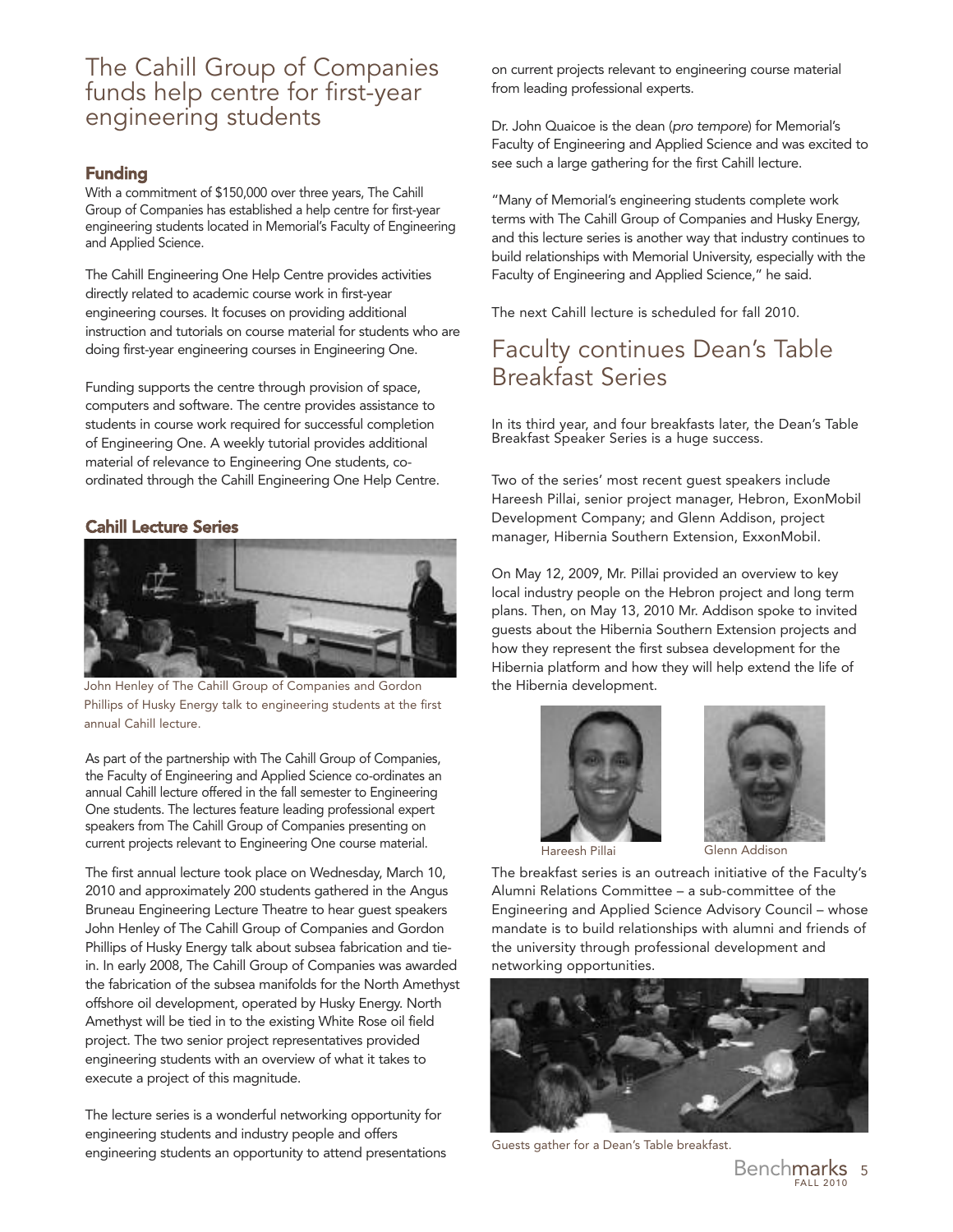## **News briefs**

**MEMORIAL** UNIVERSIT.

#### Engineering Management Takes Off



From l-r: Amanda Frost, Kelly Devereaux, Dr. Amy Hsiao, Michael O'Brien, Leslie O'Brien and Xian Liang Zheng.

Imagine a weekly round-table discussion of current issues faced by managers in engineering or technology-based industries. The graduate students in Dr. Amy Hsiao's ENGI 9396 Engineering Management Topics course have made this weekly discussion a reality. Coming from the various disciplines of engineering, including mechanical engineering, electrical engineering, and ocean and naval architectural engineering, the class encompasses a complementary blend of students from the Master of Business Administration and Master of Engineering Management programs, full-time and part-time, local and international students, and a "radical" ratio of women to men engineers of 2:1.

"The lectures and round-table discussions have brought out many examples of real knowledge and experience and provided a channel for managerial thinking to be put to future engineering practice. The MEM and MBA students all have undergraduate engineering degrees, so they share a common bond of Engineering…and now Management," explained Dr. Hsiao.

This past winter was the first offering of the course, which includes topics such as managing innovation, technology strategy, knowledge management, new product development, leadership, ethics, globalization, and corporate entrepreneurship. Through lectures, case studies, invited speakers, and student-led discussions, the course explores the relevant challenges of engineering managers in new and established firms in technology-based sectors.

The Master of Engineering Management program offers students with undergraduate engineering degrees to gain advanced knowledge in their field of engineering and formal training in business. This course-based master's program is a flourishing collaboration between the Faculty of Engineering and Applied Science and the Faculty of Business Administration and draws on graduate courses in both faculties. The program can be completed on a full- or part-time basis with the flexibility of online courses offered through Distance Education and Learning Technologies.

*"Memorial is one of a few North American universities to offer a master's degree in engineering management, which, since we talk about innovation all the time, is in itself quite innovative. Engineers are asking for relevant management training, and this program seeks to respond to this need," said Dr. Hsiao.*

## Engineering professor, and ship's structures expert, is a Dive Detective!



Dr. Claude Daley

On Wednesday, March 31, 2010, Professor Claude Daley of the Faculty of Engineering and Applied Science was featured on the History Channel's "Dive Detectives" show.

In this new show being produced by Yap Films, the father-andson diving team of Mike and Warren Fletcher focus on the wreck of the *Edmund Fitzgerald* and what really caused the Great Lakes freighter to sink during a November storm.

The wreck *Edmund Fitzgerald*, made famous in the iconic Canadian ballad of Gordon Lightfoot, occurred in November 1975 while the *Fitzgerald* was trying to stay ahead of a massive storm system that blew off the prairies and produced mountainous waves on Lake Superior. All hands were lost, without even a mayday signal. Dr. Daley is a world leading expert on ships structures. He has many thoughts and questions about the freighter and why it sank.

"The underwater video of the wreck is impressive. The vessel lies in two pieces on the floor of the lake, in about 500 feet of water. There are many signs of the violence that must have accompanied the last moments, but there is no single clue that makes it all clear. Was it a rogue wave, a hatch cover problem, an earlier touch in shallow waters, a hull that wasn't strong enough for the storm, or just very bad luck?"

The show also featured the Marine Institute's Centre for Marine Simulation. The Centre's ship bridge simulator was used to recreate the vessel and simulate her last fateful voyage.

FALL 2010 <sup>6</sup> Benchmarks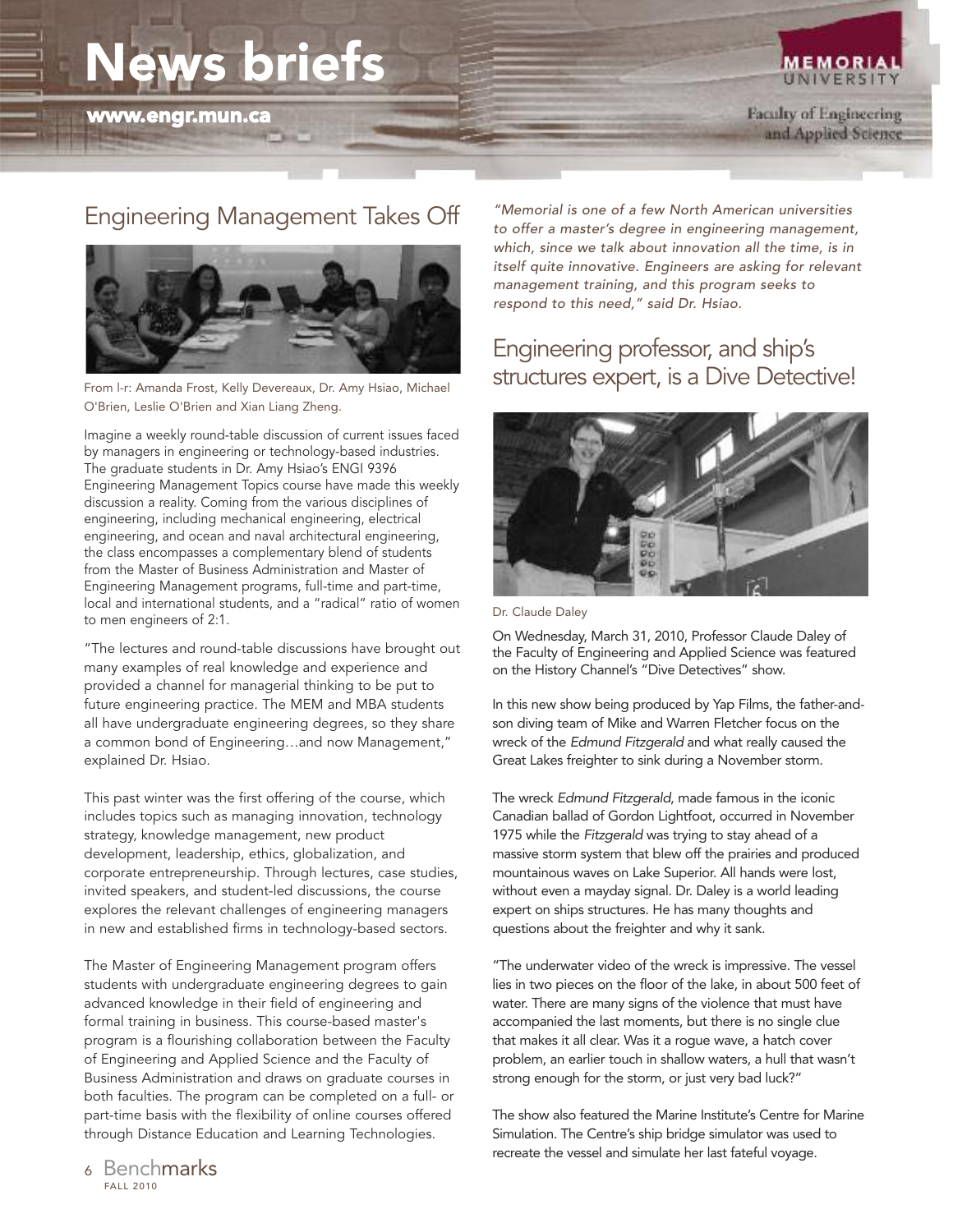## New process engineering research lab at Memorial



From I-r: Dr. Faisal Khan, Glenn Janes of RDC, Mark MacLeod of The Changes of Education Darin King. Chevron and Dr. Christopher Loomis.

A partnership between Chevron Canada, Memorial University of Newfoundland and the Research & Development Corporation (RDC) means a new process engineering research laboratory on Memorial's St. John's campus.

The new Process Engineering Design and Research Laboratory (PEDRL) will provide a unique space to researchers, which will include undergraduate and graduate students, co-op students and research engineers, to work as a team to study the challenges faced by industry and to develop technical solutions. The laboratory will provide a unique facility in the university to catalyze process engineering design research, to develop a culture of team work in applied research related to process design, and to respond to the challenges faced by the process industries.

PEDRL will house a facility for process modelling, process design, group meetings, and a pilot plant development. It will be equipped with required hardware and software to undertake the research and development projects.

"This new Process Engineering Design and Research Laboratory will help students prepare for work in the energy sector and connect the work of senior researchers at Memorial with our industry partners. It is a welcome development which will pay dividends to the university, our faculty and most importantly, our students," said Dr. Christopher Loomis, then President and Vice-Chancellor, pro tempore, of Memorial.

The research team members for the lab will be the faculty's process engineering team, which include Drs. Faisal Khan, Kelly Hawboldt, John Shirkoff, Shafiq Alam, Syed Imtiaz, Lesley James and Yan Zhang. These members will supervise design and research projects of co-op students and process engineering design teams completing Terms 7 and 8 design projects.

## TD donates \$400,000 to support graduate students



PhD candidate Jing Ping discusses her environmental research with then President Dr. Christopher Loomis and provincial Minister

Graduate students pursuing environment-related studies will be eligible for new bursaries thanks to a donation from TD Bank Financial Group.

The \$400,000 endowed donation, which was presented this past February on Memorial's St. John's campus, will enable the university to advance its teaching and research strengths in multiple environment-related disciplines.

TD's support enables Memorial to address an urgent need to build its number and level of graduate awards. In 2008-2009, only 79 graduate students – three per cent of the graduate student population – received donated financial support.

"A key pillar of Memorial's Strategic Plan is to grow our capacity, impact and reputation in research. Increasing the number of graduate students, especially those in PhD programs, is critical to achieving that goal," said Dr. Loomis.

Dr. Noreen Golfman, dean of the School of Graduate Studies (SGS), said the donation will go a long way in supporting graduate-level environmental research at Memorial.

"This funding will not only enable scholars to advance cuttingedge research projects, but will also make it possible for deserving students to focus more on their academic pursuits without the burden of financial obstacles," she said.

TD's Bruce Shirreff said that strengthening Memorial's ability to provide such opportunities to students will have a lasting impact on our environment for years to come.

"The environment and Canada are forever linked and we recognize the growing need to provide students with access to funding so we can advance our country's expertise in this important field," he said.

"These bursaries support the provincial government's innovation strategy which is focused on stimulating innovation in the province and providing the necessary resources for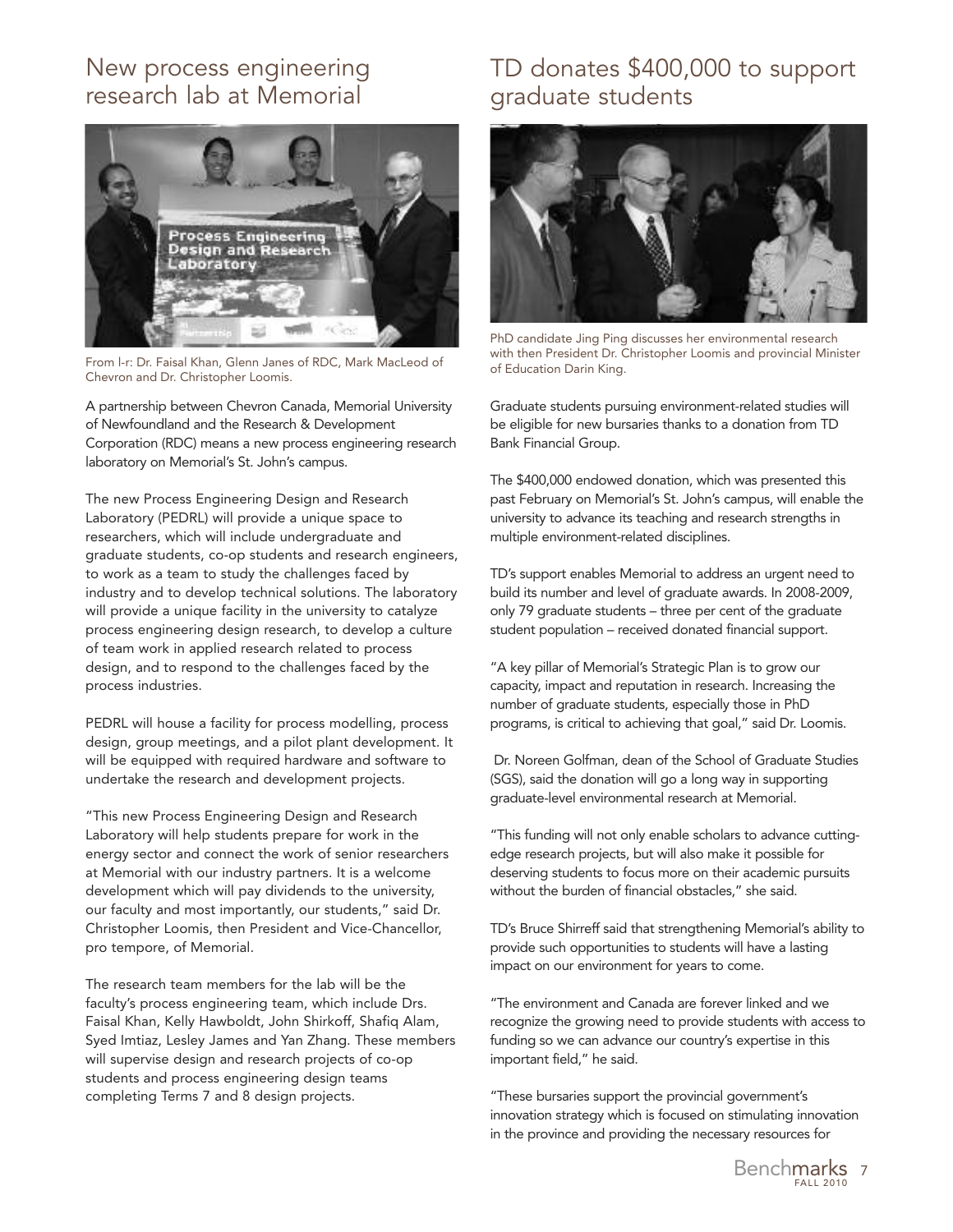academic and research institutions," said Minister King. "This is good news for the students and good news for the future of Newfoundland and Labrador."

Dr. Loomis echoed this sentiment.

"Through this generous gift, Memorial will be able to offer more competitive financial packages to attract the best students wishing to pursue advanced studies and research on the environment. That is important not only to the future of Memorial, but to the sustainability of the planet we all share."

## Faculty of Engineering professor wins Petro-Canada Young Innovator Award



Dr. Ralf Bachmayer

Dr. Ralf Bachmayer, an associate professor in the Faculty of Engineering and Applied Science, is a 2009 recipient of the Petro-Canada Young Innovator Award.

Dr. Bachmayer's research on underwater gliders earned him the award. In recent years, there has been a dramatic increase in the use of autonomous underwater gliders in applications in both the coastal and the deep ocean. The unique capabilities of autonomous underwater gliders, including their ability to stay at sea unattended for weeks and months, allow processes and events in the deep ocean to be observed and studied in detail.

"Gliders move through the water column in a saw-tooth pattern using fixed wings. They have the ability to change weight from heavier to lighter than the surrounding water. This saw-tooth pattern works well for profiling the vertical ocean water structure. However, for other tasks that require controlled horizontal flight, such as continuous measurement of ice-thickness, the gliders' capabilities are severely limited at present," explained Dr. Bachmayer.

Dr. Bachmayer's research will develop an active propulsion module for a hybrid underwater glider that can be added to existing gliders. The propulsion module will not serve as the main propulsor, but will only be used intermittently to enable level flight or to overcome areas of high currents that would otherwise present an insurmountable obstacle to the slowmoving gliders. Once the device is turned off it should not increase the overall drag of the system and therefore reduce the range of the glider.

"Besides other advantages the addition of horizontal flight will enable the glider not only to map ice from below but also search for a lead in partially ice-covered regions. Since gliders rely on access to the free surface for communication and navigation, the ability to detect and surface in an ice opening is crucial for this kind of operations," added Dr. Bachmayer.

The Petro-Canada Young Innovator Awards Program was created to recognize and help support the work of outstanding young faculty researchers at Canadian universities, colleges and major research institutes, particularly those whose research has the potential to be of significance to society at large.

## The Faculty of Engineering and Applied Science reaches out to high school students

Through financial support from the provincial government, the Faculty of Engineering and Applied Science will introduce high school students to core engineering principles through Interactive and Educational Engineering Kits (IEEKs) that will complement their current science and technology curriculum.

The kits will focus on hands-on learning, with components to engage approximately 30 students. Prior to using the kits, students will receive a brief introduction of the topic or principle each kit demonstrates. For example, during the introduction of the kit on Light Emitting Diode (LED) Transmitter, students will learn what a capacitor is, how a variable resistor works and how an anode differs from a cathode. Following assembly, there will be a discussion of why the kit worked, or didn't work, and how it relates to everyday life.

The kits will be launched through an Open House providing both students and the general public with the opportunity to view and interact with the IEEKs, as well as the equipment in the faculty's laboratories, facilities and research centres. In addition, members from the Faculty of Engineering will be visiting participating high schools in the Eastern School District during the 2010-2011 academic year, and if the project is successful the kits will become available to all schools across the province.

Professor Andy Fisher is the associate dean of undergraduate studies at Memorial's Faculty of Engineering and Applied Science, and is thrilled with the support from the provincial government and even more excited about having another option to get high school students thinking about a career in engineering.

"The increased exposure to engineering and technology and hands-on learning that these students will receive can lead to increased enrolment in higher level science and math courses as well as an increase in the number graduating students going on to pursue post-secondary education in engineering," said Professor Fisher.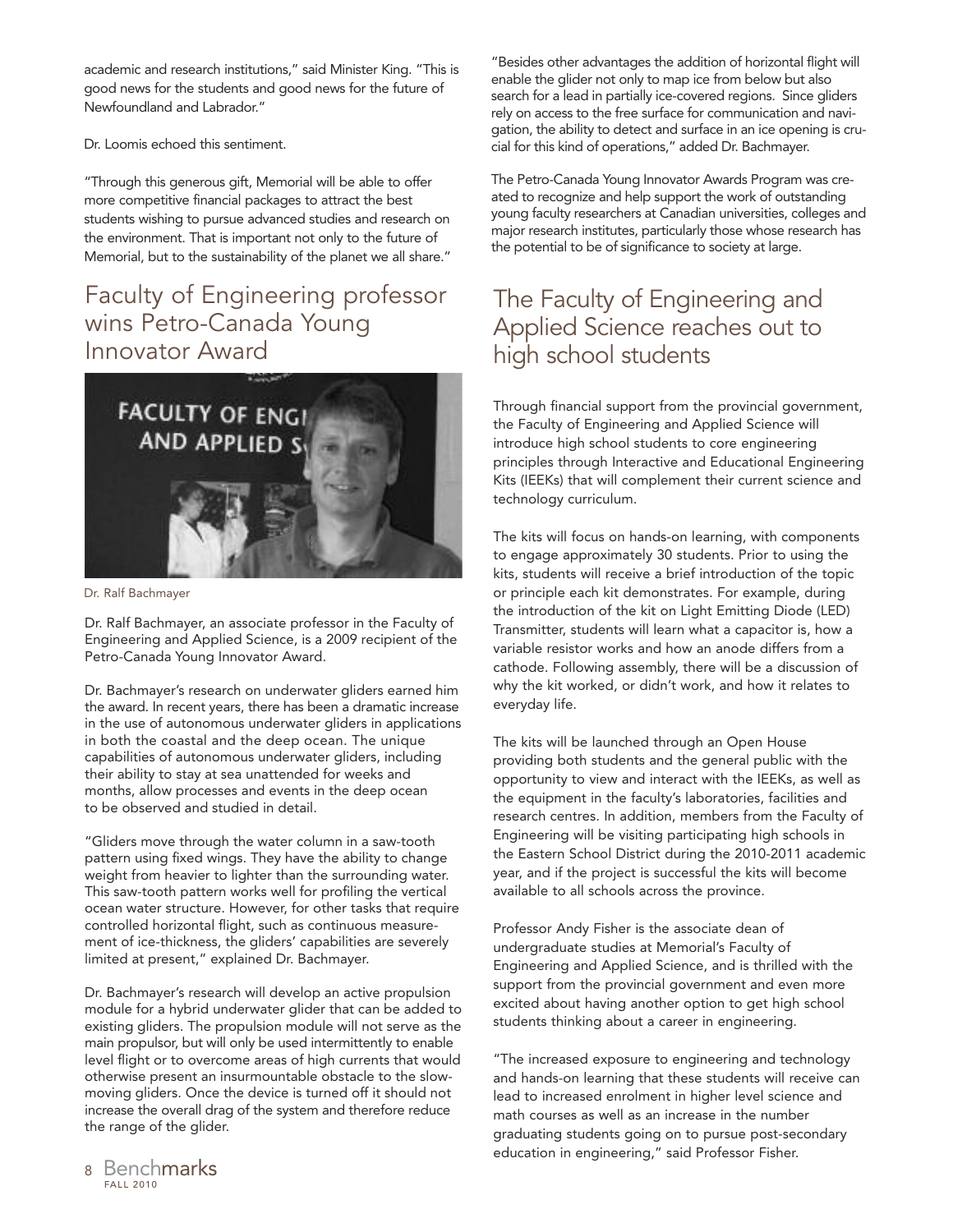# **Alumni News**

**www.engr.mun.ca**

**UNIVERSIT** Faculty of Engineering

and Applied Science

**MEMORIAL** 

#### Engineering alumnus on Canada's Top 40 Under 40



Engineering alumnus Jamie King, who graduated with a computer engineering degree in 1999 is a 2009 recipient of Canada's Top 40 Under 40 – a well-deserved honour for the president and chief executive officer of Verafin Inc., a leading software company based in St. John's, Newfoundland.

Jamie King

Mr. King has experienced great success since launching Verafin, and attributes his company's success to hard work and determination.

"In addition, I have surrounded myself with talented people who have worked hard to make Verafin what it is today," he added.

He also acknowledges his engineering education at Memorial.

*"The engineering program provided me with the foundational skills and knowledge that allowed us to build a leading edge solution for fraud detection and anti-money laundering."*

Based in St. John's, Verafin specializes in fraud and moneylaundering detection technology and is one of North America's leading BSA/AML Compliance and Fraud Detection software providers.

When asked what this recent honour means to him, Mr. King quickly adds, "It has validated that we are building a great company at Verafin. We will continue to build Verafin into an international leader in the fraud-detection and security software space."

Canada's Top 40 Under 40, established in 1995, is a national program that uniquely celebrates the achievements of 40 Canadians in the private, public and non-profit sectors, who have reached a significant level of success before the age of 40.

The program is designed to promote mentorship and professional development by introducing these leaders to the established business community and by promoting them as role models for young Canadians. By building awareness and support across Canada for these outstanding individuals, this program serves as an example of national unity.

## Verafin co-founders receive the Gardiner Centre's Entrepreneur of the Year Award



From l-r: Janet Gardiner, Jamie King, Dr. Wilfred Zerbe, Raymond Pretty, Brendan Brothers and Susan Gardiner.

On Tuesday, April 27, 2009, co-founders of local company, Verafin, were honoured at Memorial's Faculty of Business Administration's 26th annual Partners Reception, an event which recognizes local business leaders.

Verafin co-founders, and computer engineering graduates with a specialization in artificial intelligence, Jamie King (B.Eng. '99), Brendan Brothers (B.Eng. '02) and Raymond Pretty (B.Eng. '01), received the Gardiner Centre's 2010 Newfoundland and Labrador Entrepreneur of the Year Award.

Their combined vision of creating a better solution for financial institutions is what motivates them to always work to discover new processes and new ideas. As president and CEO, Mr. King is leading the product development efforts and establishing the long term vision of the company while Mr. Brothers focuses on the customer-related aspects of the business, from customer support and training to sales and marketing. Meanwhile, Mr. Pretty is dedicated to incorporating advanced technologies into the Verafin application and has a passion for understanding how customers interact with the Verafin solution.

Verafin is a leading software company that specializes in fraud and money-laundering detection solutions. Incorporated in 2003, Verafin has grown to become a leading provider of anti-money laundering and fraud solutions with more than 500 customers in North America. The company currently employs 90 people in St. John's and was recognized in 2009 as one of the fastest growing companies in Atlantic Canada by Progress Magazine.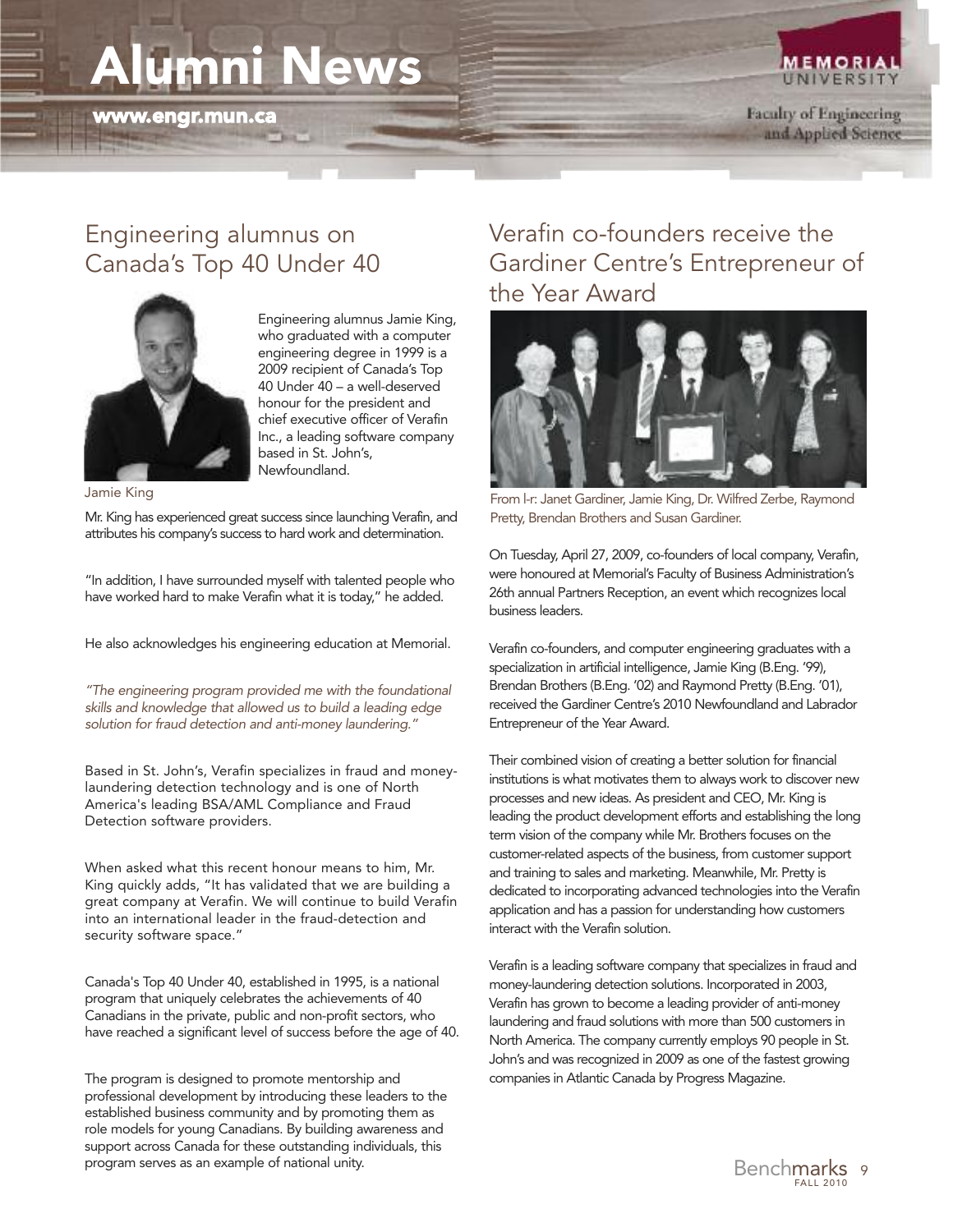## Engineering graduate Forhad Ahmad masters his education



From l-r: Dr. Christopher Loomis, Forhad Ahmad and Chancellor Rick Hillier.

Born and raised in Sylhet, a small town in Bangladesh, Forhad Ahmad has accomplished what he came here to do. On May 27, during spring convocation, he received his master's degree in mechanical engineering from Memorial University.

Although a very long way from home and his family and the life he knew, Mr. Ahmad has adjusted to St. John's and life at Memorial since beginning his master's degree in Sept. 2007. In fact, Mr. Ahmad not only received his master's degree at convocation but he also received the prestigious Chancellor's Graduate Award.

The Chancellor's Graduate Award is an annual award given to a student for his/her outstanding leadership contributions to graduate student life and other areas of the community during his/her time at Memorial. Mr. Ahmad also received The Fry Family Foundation Graduate Leadership Award, which is presented to the recipient who has been selected to receive The Chancellor's Graduate Award.

This past May, Mr. Ahmad also received the Fellow of the School of Graduate Studies from Memorial University in recognition of his outstanding achievement in the graduate program. And, he received the International Student Resource Centre's Academic Excellence Award as well as the Hira & Kamal Ahuja International Graduate Fellowship – both of which are given to an international student who displays academic excellence.

Mr. Ahmad was accepted into four Canadian universities to complete his graduate studies and chose Memorial because it enabled him to pursue his passion which is asset integrity management for oil and gas facilities.

*"There is a good scope to learn and grow in this area and Newfoundland is one of the best places in the world to work in this area after completing a master's degree. Also, one of my friends was studying at Memorial University at the time and I got information from him and from the Internet (after searching a bit!!) that this is a nice place to study and live. It is* *a safe and secure place, rich in history and natural beauty. People are friendly and welcoming here," he said.*

With his master's degree finished, Mr. Ahmad now looks beyond student life and looks forward to staying in Newfoundland and a career focused on energy and energy-related industry.

#### Alumni Profile



Dr. Sathya Prasad

Dr. Sathya Prasad Mangalaramanan has come full circle to achieving success and fulfillment in life. After completing a bachelor's degree in mechanical engineering from College of Engineering Guindy, Anna University in his hometown of Chennai, India, he came to Canada, where he completed his master's at the University of Regina and his PhD at Memorial University. He received the Governor General of Canada's Academic Gold Medal and the David Dunsinger Award for his doctoral work. He was gainfully employed for the next eight years at Babcock & Wilcox Canada and Dana Corporation, USA. In all, he had spent more than 12 years in North America, before returning to Chennai to work. For Dr. Prasad, Memorial was the best choice for his PhD for a couple of reasons.

"My supervisor at the University of Regina was Dr. R. Seshadri. He was Dean of Engineering there at the time. At the same time I completed my master's program, Dr. Seshadri was posted to Memorial as Dean of Engineering and Applied Science. He encouraged me to do my PhD there and I did. My transition to MUN was a logical and natural extension of my masters program," he explained.

Dr. Prasad is now back living in Chennai with his wife and son and working as a general manager of advanced engineering at India's second largest commercial vehicle company, Ashok Leyland. And while happy to be home again, he has fond memories of his time at Memorial and will quickly point out that Memorial is unique in what it offers its students.

"There are so many things I loved about Memorial. The faculty was good. The library and facilities were outstanding. St. John's is safe and quiet with no pollution and the people are really friendly. Memorial is a perfect place for contemplative people to do some serious research and that is unique."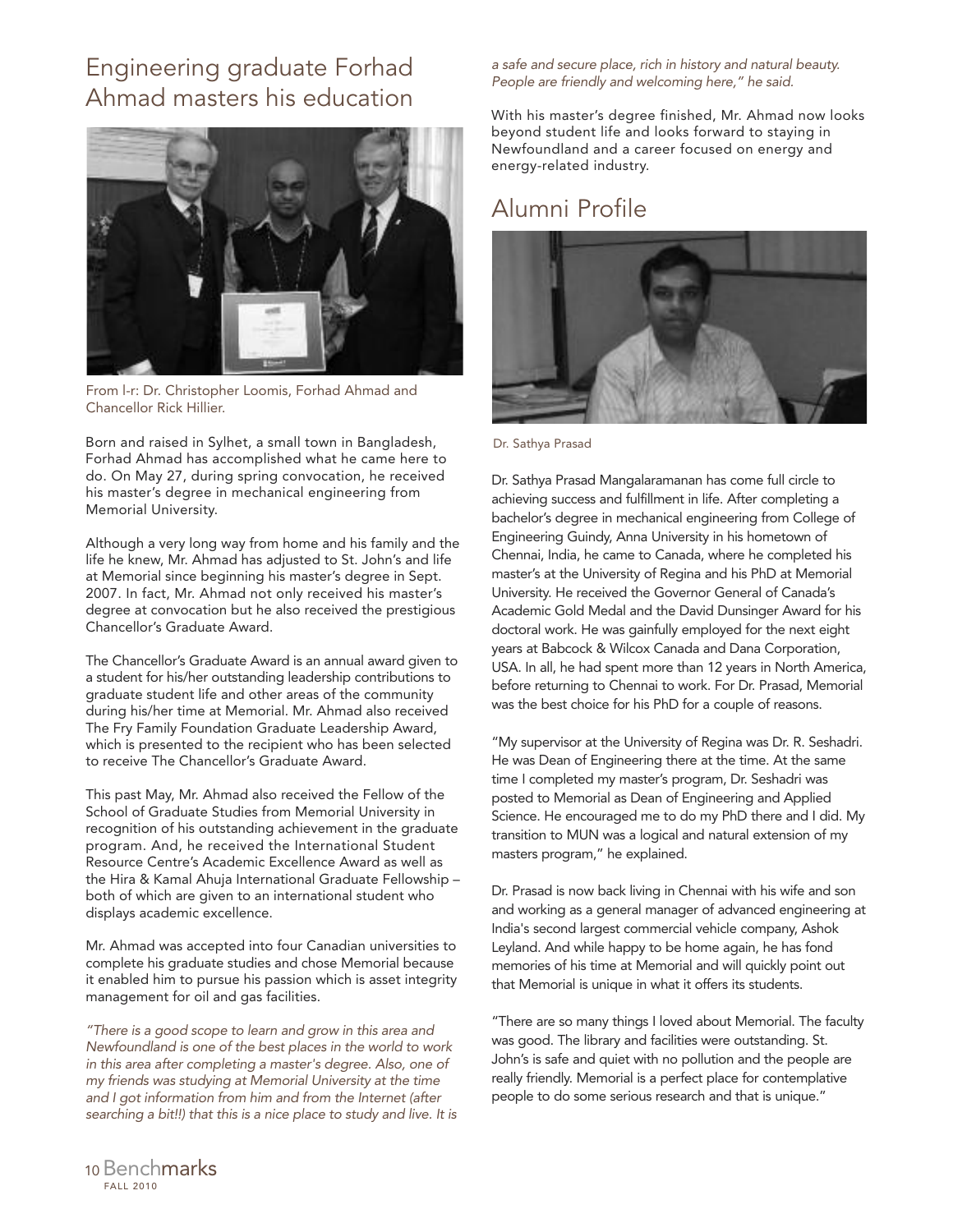# **Research News**

**www.engr.mun.ca**



Faculty of Engineering and Applied Science

# RESEARCH at its best

In the last issue of Benchmarks we told you about how busy our faculty members are with their research. A year later, not much has changed on that front. With more than \$13 million in external research funding over the past year, our professors are contributing to enhancing the capacity, impact and reputation in research at Memorial University.

The following research funding was secured over the past year:

#### **Natural Sciences and Engineering Research Council of Canada (NSERC):**

Dr. Siu O'Young, along with co-investigators Drs. Krouglicof and Hubbard, received \$100,000 for "Autonomous collision avoidance system for small unmanned aerial vehicles."

#### *Collaborative Research and Training Experience (CREATE)*

Dr. Wei Qiu, along with colleagues from the Faculty of Engineering and Applied Science and the Faculty of Science at Memorial University of Newfoundland and from Dalhousie University, will receive \$3.24 million dollars over the next six years for the "NSERC Collaborative Research and Training Experience (CREATE) Program.

#### **Industrial Research and Innovation Fund (IRIF) Grants:**

Drs. Mohamed Ahmed and Octavia Dobre received \$222,819 for "Advanced Wireless Communication Research Lab (AWCRL)."

Prof. Dag Friis received \$135,000 for "An Operational Efficiency and Energy Audit in the Newfoundland and Labrador Fishery."

#### **Mathematics of Information Technology and Complex Systems (MITACS):**

Dr. Cheng Li, along with co-investigator Dr. Ramachandran Venkatesan, received \$5,000 for "Analysis, design and implementation of dispersion channel models on FPGA platform for optical communications networks."

#### *Internship Acceptance:*

Dr. Eric Gill received \$15,000 for "Aspects of Current Measurement with Single-site Long Range High Frequency Radar."

Dr. Mahmoud Haddara received \$45,000 for "Wave forces modeling on offshore structures."

Drs. Mahmoud Haddara and Faisal Khan received \$7,500 for "Stochastic degradation modeling for risk-based integrity assessment."

Dr. Shawn Kenny received \$45,000 for "Constitutive Models and Forming Process Simulation Tools for High Strength Linepipe."

Drs. Wei Qiu and Heather Peng received \$45,000 for "Development of Computational Fluid Dynamics (CFD) code for marine application."

#### *Accelerate NL:*

Dr. Shawn Kenny, along with Dr. Ryan Phillips of C-CORE, received \$30,000 for "Yield Envelopes for Oblique Pipeline/Soil Interaction Events."

Drs. Shawn Kenny and Bipul Hawlader, along with Michael Paulin of IMVPA, received \$155,333 for "Probabilistic Framework to Assess Integrity of Offshore Infrastructure in Ice Environments."

#### **Harris Centre:**

Dr. Shafiq Alam received \$14,700 for "Treatment of severe acid mine drainage – a sustainable approach."

Dr. Amy Hsiao received \$6,000 for "Materials Science in Entrepreneurship, Design and Community."

Dr. Tariq Iqbal received \$15,000 for "Feasibility Study of Pumped Hydro Energy Storage for Ramea Wind-Diesel Hybrid Power System."

#### **International Grant:**

Dr. Faisal Khan received \$1.05 million US from the Qatar National Priorities Research Program (NPRP), in partnership with Qatar University, UBC and UIOT, for "Development of a risk-based design, evaluation and decision-making tool for a gas processing plant."

#### **Atlantic Innovation Fund (AIF):**

Dr. Dan Walker received \$2.1 million to integrate sonar and advanced feature-based navigation and adaptive mission control systems for the Explorer Autonomous Underwater Vehicle (AUV).

> FALL 2010 Benchmarks <sup>11</sup>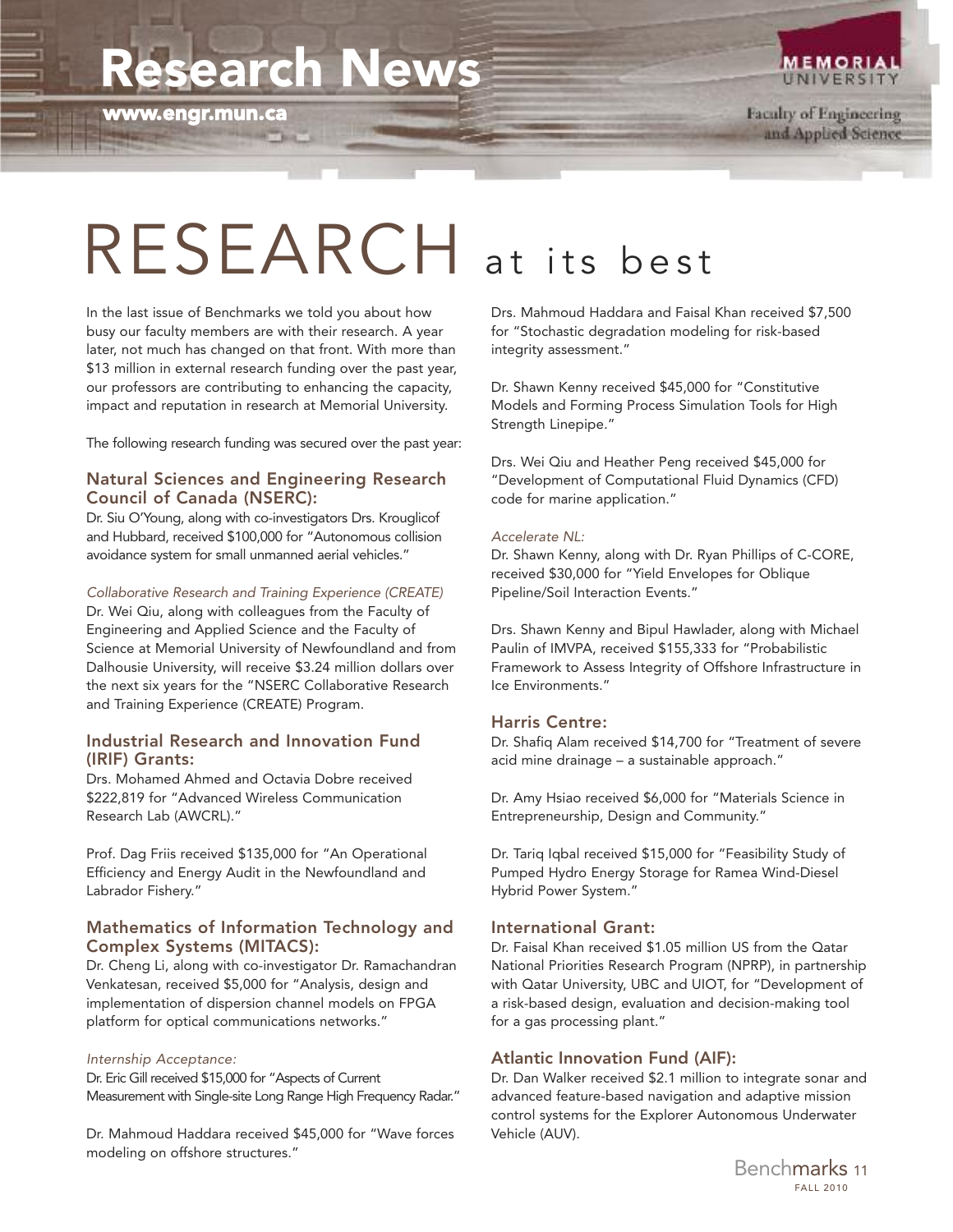Dr. Eric Gill received \$1.7 million for "High Frequency Radar Ocean Surface Applications (HF-ROSA)."

#### **Newfoundland and Labrador Hydro Grant:**

Dr. Geoff Rideout received \$69,000 for "Improved damage detection and strength prediction for wooden transmission line poles."

#### **AUTO21 Network of Centres of Excellence:**

Dr. Geoff Rideout received \$18,500/year for the next two years for "Hybrid vehicle testbed for active safety systems and intelligent grid interfacing."

#### **Terra Nova Project (operated by Suncor Energy):**

Dr. Amy Hsiao received \$190,000 from the Terra Nova project (operated by Suncor Energy) and the Research & Development Corporation (RDC) of Newfoundland and Labrador's Industrial Research and Innovation Fund (IRIF) to conduct activities in applied research and development in asset integrity management over the next two years.

Dr. Hsiao's research project is part of a larger initiative which also includes \$90,000 to support an extension of research on fitness-for-service assessments, to be conducted by Dr. R. Seshadri.

#### Auto Pilot: New Autonomous Ocean Systems Laboratory launched



From l-r: Dr. Ray Gosine, then VP (Research); Glenn Janes of RDC and Dr. Ralf Bachmayer.

Ice-covered regions, such as the Arctic, will be vastly more accessible for research with the official opening of the new Autonomous Ocean Systems Laboratory (AOSL) at Memorial University.

"Memorial is extremely pleased to officially open this new Autonomous Ocean Systems Laboratory on its St. John's campus," said Dr. Christopher Loomis, then president and vicechancellor (*pro tempore*). "This research facility will advance harsh environment research and is yet another indication of how important the research at Memorial is to industry partners. This laboratory will benefit the university, our faculty and students and people nationally and internationally."

The new lab will provide a uniquely designed/equipped space to researchers, including undergraduate and graduate students, co-op students and research engineers. This new environment will help catalyze research on autonomous oceans systems; foster a culture of team work in applied research related to harsh environments, such as the Arctic; and assist the university in reaching a better understanding of ice-covered regions, which have been in otherwise inaccessible environments, through the use of autonomous underwater vehicles (AUVs).

The AOSL has been established through generous financial support from the Research & Development Corporation of Newfoundland and Labrador (RDC), the Canada Research Chairs program and the Canada Foundation for Innovation (CFI).

"This new research facility will help generate knowledge, as well as technical expertise, focused on our ocean and harsh environment," said Glenn Janes, chief executive officer of the Research & Development Corporation. "Research using underwater vehicles represents a significant opportunity for Memorial University to build expertise for the benefit of Newfoundland and Labrador."

To initiate the partnership with Memorial, RDC is investing a total of \$540,755 through its Industrial Research and Innovation Fund (IRIF), the Canada Research Chairs program has committed \$500,000 and the Canada Foundation for Innovation through its Leaders Opportunity Fund has committed \$192,944. Their contributions have not only established the lab but will also help grow Arctic research in Newfoundland and Labrador.

"Providing researchers with the tools they need to undertake leading-edge research is what the CFI is all about," said Dr. Eliot Phillipson, president and CEO of the CFI. "The research advancements and knowledge sharing that this new lab will enable are sure to have a real and positive impact for all Canadians."

"The Autonomous Ocean Systems Laboratory is a demonstration of the partnership between Memorial and provincial and national funding agencies to establish a world-class facility for Arctic research," said Dr. John Quaicoe, dean (*pro tempore*), Faculty of Engineering and Applied Science at Memorial University.

"Our government is investing in science and technology to create jobs, strengthen the economy and improve Canadians' quality of life," said federal Minister of State for Science and Technology, Gary Goodyear. "I would like to wish Dr. Bachmayer and all the researchers involved in the Autonomous Ocean Systems Laboratory success in their work. Through your hard work and dedication you are helping to realize the full potential of our natural resources, while ensuring a cleaner, safer environment."



Dr. Bachmayer talks about the gliders at the official opening.

FALL 2010 <sup>12</sup> Benchmarks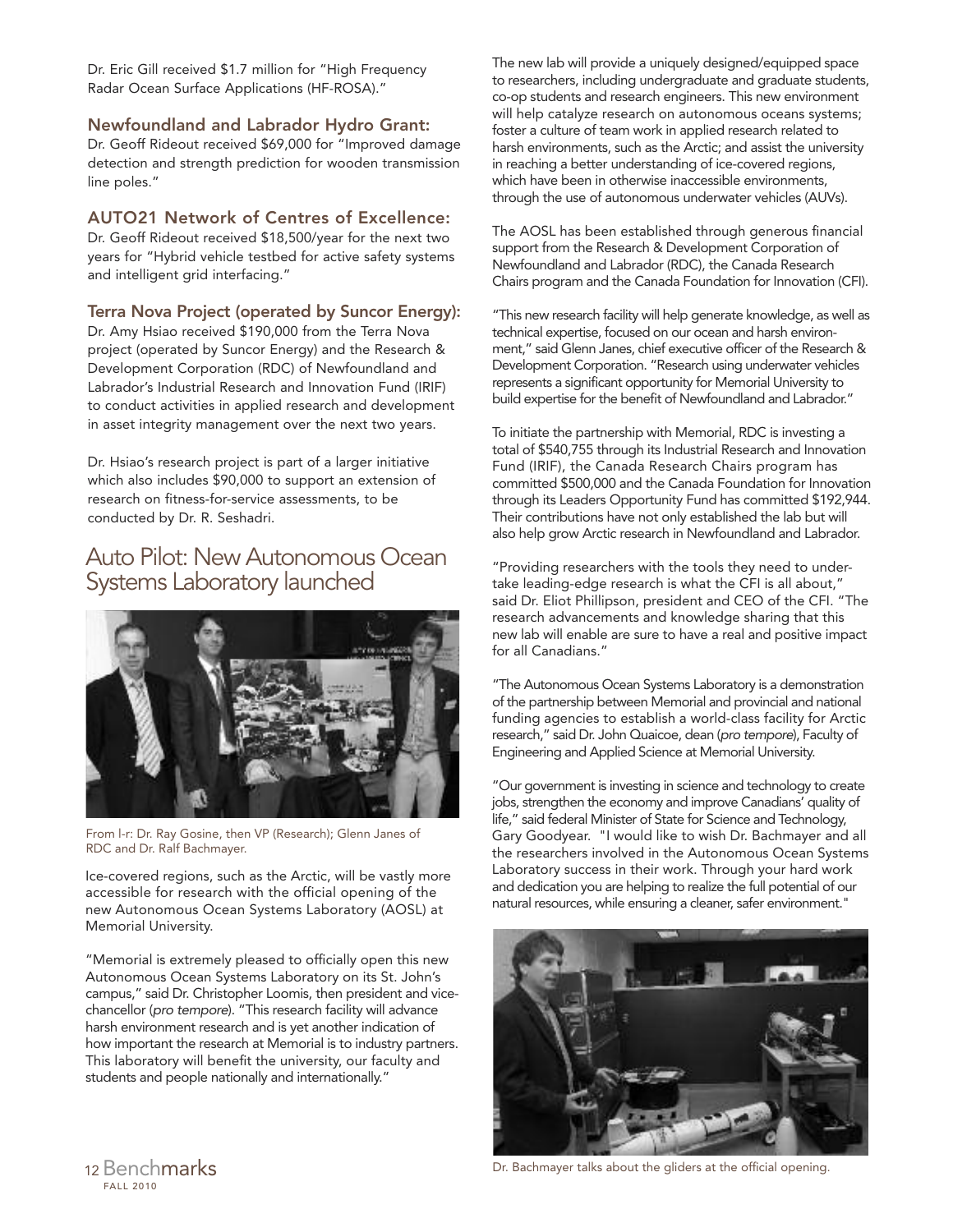#### Engineering professors receive substantial funding for research



Two engineering professors, and their research, got a major boost from the federal government this past January as Ottawa announced almost \$10 million in funding under Round VII of the Atlantic Innovation Fund (AIF) announced by the Atlantic Canada Opportunities Agency (ACOA), for Memorial-led research and development during a news conference at the Marine Institute.

Dr. Dan Walker is the principal investigator on a project involving the university's autonomous underwater vehicle (AUV) that will receive \$2.1 million over a four-year period. The funding will help integrate sonar and advanced featurebased navigation and adaptive mission control systems for the university's Explorer AUV.

"This project will enable high-quality seabed surveys with real-time changes during the AUV mission to focus on areas of interest, thereby reducing time, energy, cost, and risk of vehicle loss," said Dr. Walker, an associate professor in the Faculty of Engineering and Applied Science.

"The advancements will enable the AUV to look at its environment, determine its position, and be able to autonomously decide which areas of the seabed to survey in greater detail," he added.

Dr. Eric Gill's project, which involves the use of high frequency radars to monitor ocean activity, was awarded \$1.7 million over a four-year period from AIF. Dr. Gill's research will develop new software for high-frequency radar signals that could be used in a variety of oceansrelated research including identifying the path and speed of ships and icebergs, assisting search and rescue planning, and supporting meteorological applications such as weather forecasting.

"The funding will be critical in enabling the production and deployment of high-frequency radars for collecting oceanographic data over a very large area," said Dr. Gill, a professor in the Faculty of Engineering and Applied Science.

## Major investment creates new chair position at Memorial



From l-r: Dr. Christopher Loomis, Dr. Shawn Kenny, Hon. Dave Denine, Sir Ian Wood and Glenn Janes.

Last November, thanks to a significant investment from both industry and government, Dr. Shawn Kenny was formally appointed as the Wood Group Chair in Arctic and Cold Region Engineering at Memorial University.

The chair, one of the largest research chair contributions at Memorial, is sponsored by international energy services company, John Wood Group PLC. The chair is associated with Memorial's Ocean Engineering Research Centre in the Faculty of Engineering and Applied Science and will benefit both undergraduate and post-graduate engineering students.

The Wood Group invested \$500,000 to sponsor the chair over a five-year period in collaboration with Memorial University. In addition, the Research & Development Corporation (RDC) of Newfoundland and Labrador will contribute \$500,000 in support of building research capacity in this priority area through the Industrial Research and Innovation Fund (IRIF).

With exploration in the Arctic still in its infancy, Wood Group's objective is to develop cutting-edge technology for use in Arctic and cold regions for the oil and gas industry. Through the chair position, research will be conducted on pipeline design, construction and operations for northern regions.

Dr. Kenny, an associate professor in Memorial's Faculty of Engineering and Applied Science, said the investment will be a catalyst for enhancing and developing diverse research opportunities at Memorial.

"The appointment also has strategic importance, from both the regional and international perspective, in terms of technology development that may lead to further growth of local industry, revenue generation and, most importantly, the training of highly qualified personnel who are critical to sustainability of the research program and industry."

"The investment demonstrates the relevance and strength of research activities at Memorial with respect to ocean technology in harsh and ice environments. This is a recognition of Memorial's legacy and future that is aligned with the provincial strategic vision."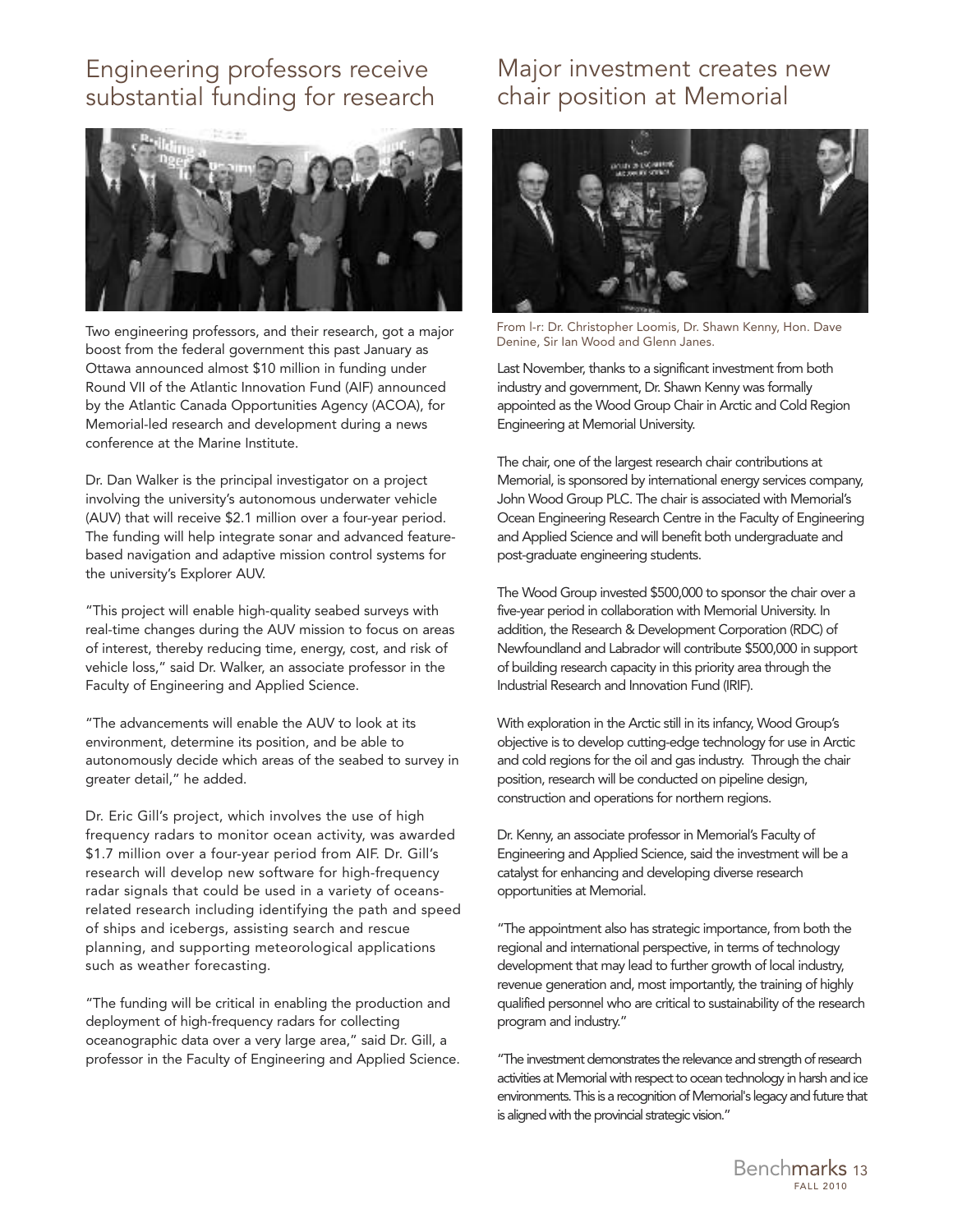With a background in academia, research and development, and the oil and gas industry, Dr. Kenny brings two decades of professional experience to his position. His specialty is in offshore pipelines in ice environments with a focus on strain-based design of pipeline systems.

Dr. Kenny has been involved with engineering studies for offshore pipeline projects located in the Beaufort Sea, Caspian Sea, Grand Banks, Gulf of Mexico, Labrador Sea, Scotian Shelf and offshore Sakhalin Island. In addition to his professorial responsibilities, he serves as a committee chair and member for the Canadian Standards Association Z-662 Oil and Gas Pipeline Systems standard and as the associate editor of the ASME Journal of Pressure Vessel Technology.

## Making work environments safer

A new \$100,000 motion simulator – housed in the Faculty of Engineering and Applied Science – is giving Memorial researchers a better understanding of how to make working in harsh environments safer, marrying industrial needs with applied research.

The high-tech gear, which includes a small platform with steel rails mounted on a movable base, simulates potentially dangerous work environments such as offshore oil rigs, ships and airplane decks

It was recently purchased through funding from the Atlantic Canada Opportunities Agency (ACOA)'s Atlantic Innovation Fund (AIF).

It will be used by researchers across the university and is currently being put to the test by a group studying the effects of motion-induced interruptions and motioninduced fatigue.

Subjects will be strapped into a safety harness while standing on the moveable platform. From there, researchers will have an opportunity to examine their ability to maintain postural stability and study the cumulative effects of fatigue.

"It is difficult to replicate the motions observed in the North Atlantic – but we can come close to some of these with the equipment we have acquired at the university," said Dr. Scott MacKinnon, an associate professor in the School of Human Kinetics and Recreation (HKR) with a cross appointment in Engineering. He's also the co-director of SafetyNet and one of the main researchers working on the project.



Andrew Edwards demonstrates the motion simulator.

"Many operations, mental and physical, can be affected by the quantity and nature of the moving environment. The more we know about it, the more we can develop safer process systems."

Dr. MacKinnon is part of an interdisciplinary team – which also includes researchers from the Marine Institute, Engineering, HKR and the National Research Council – who are looking at how the body reacts to motion induced interruptions and exhaustion while working in motion-rich environments.

"The empirical research we can do in a laboratory environment can be used to assess real-time motions at sea," he noted. "An expert system can be developed to advise workers when conditions are becoming less stable thus creating an increased risk for accidents or injury.

"Innovation is a great catalyst," added Dr. MacKinnon, "but our goal is to make working in harsh environments as safe as working in your office or at home."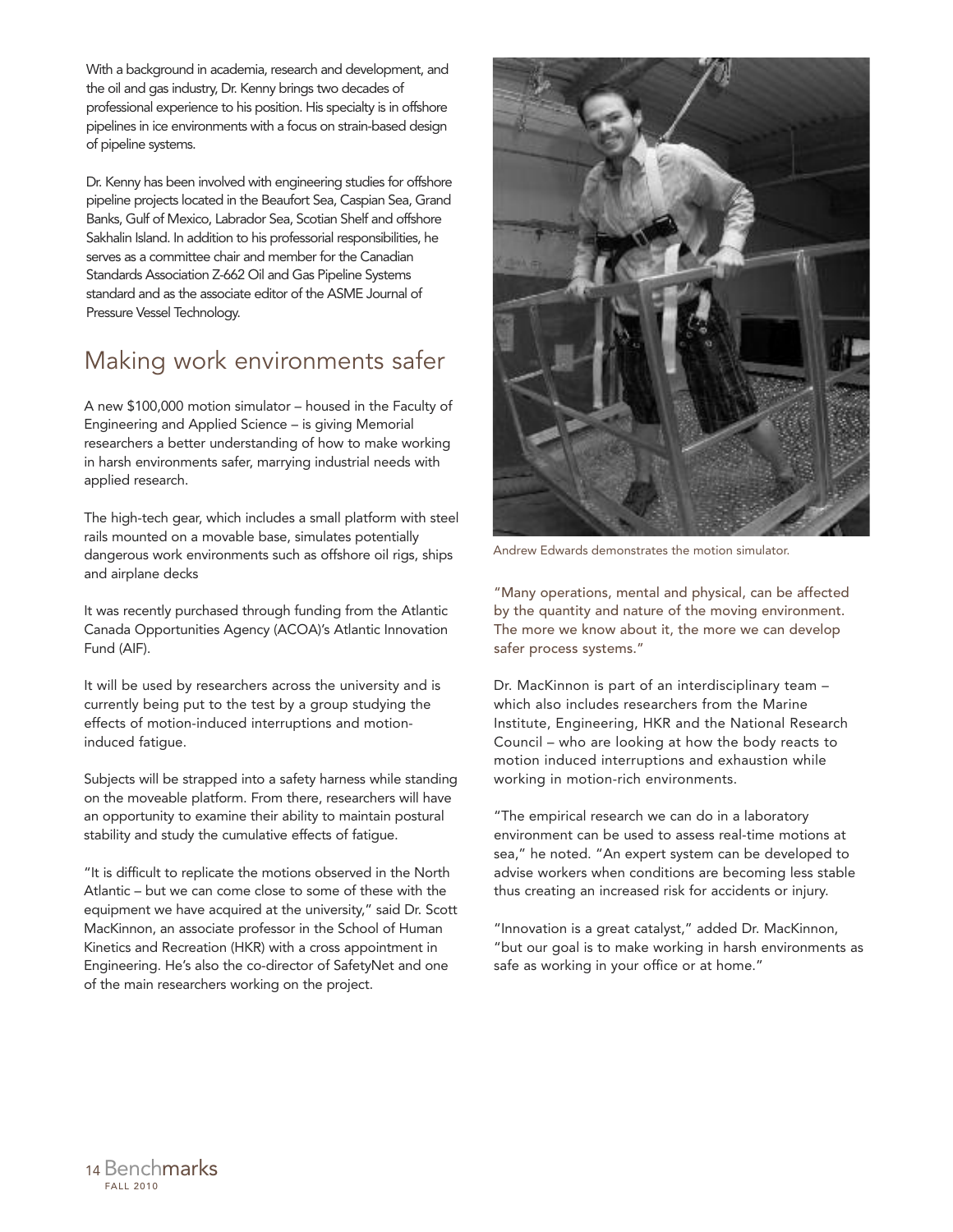## A research project will explore using fish oil as fuel



Dr. Kelly Hawboldt

A Memorial University research project will investigate the possibility of converting marine waste to an environmentallyfriendly biofuel. With assistance from the Newfoundland and Labrador Green Fund, Dr. Kelly Hawboldt, an associate professor of engineering at Memorial, will determine the feasibility of using fish oil as a blend with petroleum-based fuel for powering fish plants and marine vessels.

Biofuels are fuels derived from plant material and residues such as agricultural crops, waste from animal processing, or by-products from agricultural or forestry initiatives. In cases where the quality of the biofuel oil required is lower and an engine is flexible in terms of fuel quality, the oil from the processing of vegetables and animals can be directly used for power generation and heating. There are lower emissions of greenhouse gases (GHGs) and other toxins throughout the production, use and disposal of these biofuels.

"There is significant potential in this province for animal and, specifically, marine waste to be converted to biofuels," said Dr. Hawboldt. "This research will go towards making biofuels more feasible in the province. The cost and transportation of fuel is challenging for many small communities and companies, and the onsite generation of an alternative fuel is both economically and environmentally advantageous."

Dr. Hawboldt added that while the total reductions of GHGs will depend on the type of conversion technology used, as well as the species of fish processed, 13 to 74 per cent reductions are possible. Furthermore, all other regulated emissions such as sulphur dioxide and particulate matter can potentially decrease by 10 to 50 per cent with biofuel use.

The other members of Dr. Hawboldt's research team include Dr. Robert Helleur from the Department of Chemistry, at Memorial University; Dr. Michael Pegg, a professor of chemical engineering and head of the Department of Process Engineering and Applied Science at Dalhousie University; and Heather Manuel of the Centre for Aquaculture and Seafood Development at the Marine Institute.

## New harsh environment technology at Memorial



Roger Basu, director, research and development, corporate technology, with the American Bureau of Shipping and Dr. Ray Gosine, Memorial's vice-president (research) *pro tempore*.

Memorial has partnered with the American Bureau of Shipping (ABS) to establish a new research and development centre at the university. The ABS Harsh Environment Technology Centre will be located on the St. John's campus.

"The creation of the new centre will fill a void in research in support of our offshore industry. Creating a safer working environment for those employed in harsh conditions is pivotal to the economic growth of the industries directly linked to Canada's Arctic. Once again, Memorial is delighted to partner with ABS to take the lead in research and development in this important field," said Dr. Quaicoe, dean (*pro tempore*), Faculty of Engineering and Applied Science.

The new centre will support the development of technologies for ships and offshore structures operating in harsh environments, particularly the Arctic. Applied research will be conducted to study vessels and units operating in ice covered waters, low temperature environments and severe wave and wind climates. It is envisioned that the research and development facility will become an established fixture on Memorial's campus.

Founded in 1862, ABS is a leading international classification society devoted to promoting the security of life, property and the marine environment through the development and verification of standards for the design, construction and operational maintenance of marinerelated facilities.

ABS has a longstanding relationship with Memorial University having worked together on various research and development projects as well as maintaining an on-going student internship program for Memorial engineering students.

The signing of the Memorandum of Understanding took place October, 2009.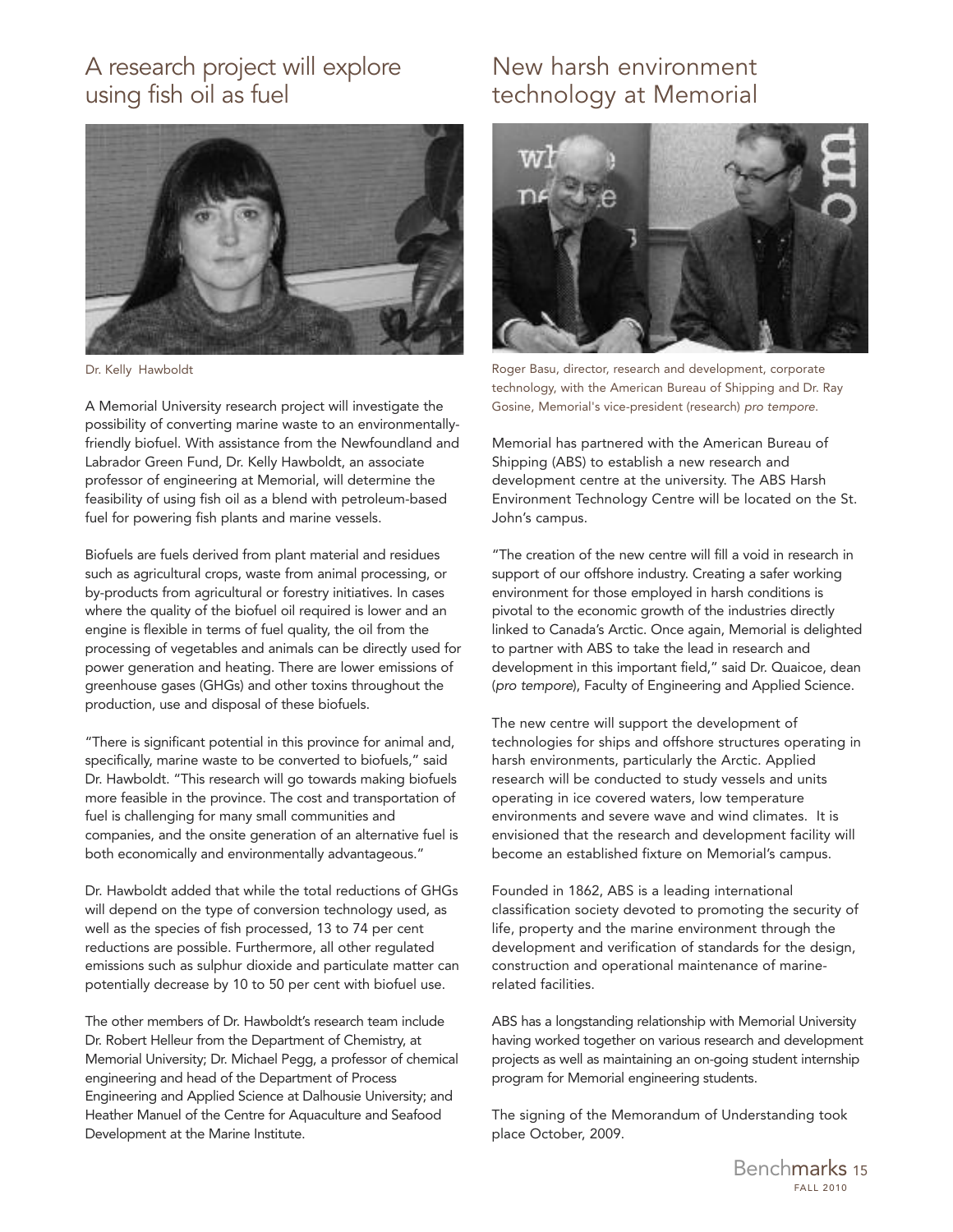# **Faculty & Staff Notes**

**www.engr.mun.ca**

**MEMORIA UNIVERSIT** 

Faculty of Engineering and Applied Science

#### New Faculty

- Dr. Bruce Colbourne, professor, Oct. 2009 Dr. Syed Imtiaz, assistant professor, March 2010 Dr. Baiyu (Helen) Zhang, assistant professor, April 2010 Dr. Weimin Huang, assistant professor, April 2010 Dr. Lesley James, assistant professor, July 2010
- Dr. Yan Zhang, assistant professor, July 2010
- Dr. Assem Hassan, assistant professor, Aug. 2010
- Dr. James Yang, assistant professor, Sept. 2010

#### New Staff

Jinghua Nie, international officer (Graduate Studies), May 2009 Alvin Kenny, administrative staff specialist, Aug. 2009 Diane Coffin, administrative staff specialist (Grants and Contracts), Aug. 2009 Erin Collett, development officer, Sept. 2009 Gerard Brake, programmer consultant, Oct. 2009 Colleen Mahoney, intermediate clerk stenographer, Oct. 2009 Dean Barnes, manager, Engineering Computing Services, Nov. 2009 Michelle Alexander, research and development liaison officer, Dec. 2009 Shannon March, programmer, Jan. 2010 Vanessa Coish, intermediate clerk stenographer, Jan. 2010 Adrian Dobre, laboratory instructor, Jan. 2010 Suzette Winsor, intermediate clerk stenographer, Feb. 2010 Jocelyn Boone, intermediate clerk stenographer, July 2010 Monique Maynard, graphic designer, July 2010 Gillian Hiscock, intermediate clerk stenographer, July 2010

#### Milestone

**25 years of service**



Barb Elliott, manager, Finance and Administration, May 2010



#### **Retirements**



David Press, manager, Centre for Computer-Aided Engineering, April 2009



Yvonne Murphy, administrative staff specialist, June 2009



Prof. Michael Bruce-Lockhart, professor, Aug. 2009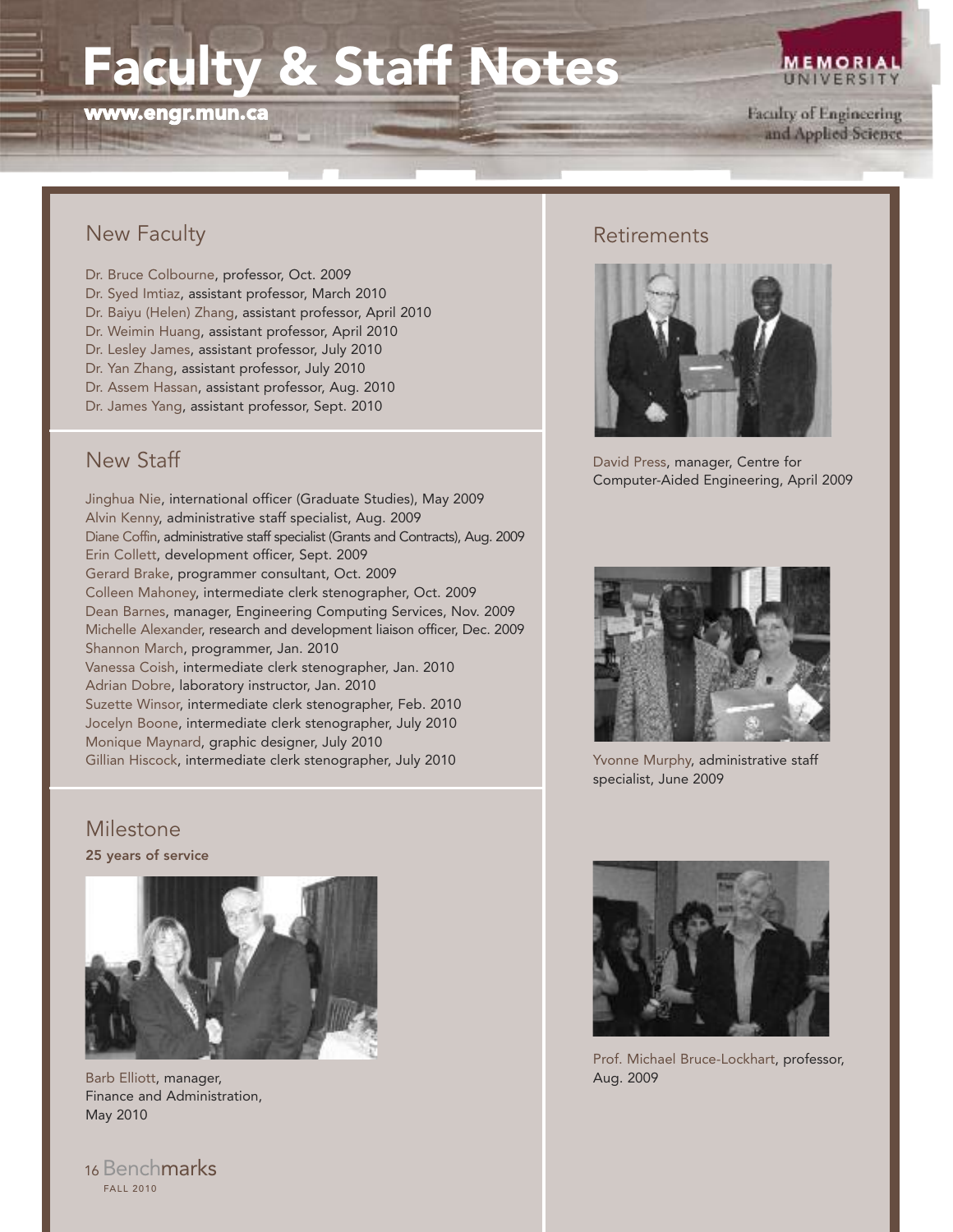# **New Faculty Profiles**

**www.engr.mun.ca**

Faculty of Engineering and Applied Science

**MEMORIAL** UNIVERSIT



#### Dr. Syed Imtiaz

On March 29, 2010, Dr. Syed Imtiaz joined the Faculty of Engineering and Applied Science as an assistant professor.

Dr. Imtiaz received his B.Sc. in chemical engineering from Bangladesh University of Engineering and Technology

(BUET), graduating first in his class. He then enrolled at the University of Calgary and obtained his M.Sc. in chemical engineering, with a specialization in environmental engineering. From there, he completed his PhD in process control from the University of Alberta.

His research interests include statistical process control and non-linear model predictive control.



#### Dr. Weimin Huang

On April 12, 2010, Dr. Weimin Huang joined the Faculty of Engineering and Applied Science as an assistant professor.

Dr. Huang received his B.Sc. and M.Sc. in radio physics and a PhD in space physics from the School of Electronic

Information at Wuhan University. He completed his M.Eng. and post doctoral fellowship in electrical and computer engineering at Memorial University of Newfoundland.

His research focuses on the mapping of oceanic surface parameters via high frequency ground-wave radar and, more recently, ocean surface target detection and tracking and wave and current information extraction from ocean clutter using microwave marine navigation radar.



#### Dr. Baiyu (Helen) Zhang

Dr. Baiyu (Helen) Zhang joined the Faculty of Engineering and Applied Science on April 1, 2010 as an assistant professor. She teaches mainly in the areas of environmental engineering and management, and environmental monitoring and analysis.

Dr. Zhang received her bachelor's and master's degrees in environmental science and technology from Jilin University in China and her doctoral degree in environmental systems engineering from the University of Regina. She was then awarded a two-year NSERC post doctoral fellowship.

Her research interests lie in development of environmental biotechnologies, remediation of petroleum contaminated sites and control of spilled oil, management of municipal/industrial solid waste, treatment of industrial wastewater, interactions affecting trace metal transport and northern environment studies.



#### Dr. Yan Zhang

On July 12, 2010, Dr. Yan Zhang joined the Faculty of Engineering and Applied Science as an assistant professor. She'll teach her students about mass transfer, downstream processing and compact process equipment design. Having just finished her postdoctoral fellowship at the University of Western

Ontario and making the move to Newfoundland, she's very excited about the opportunity this new position will give her to interact with students.

Dr. Zhang's research involves the application of experimental and computational methods to the analysis of various complicated separation and reaction processes.

> FALL 2010 Benchmarks <sup>17</sup>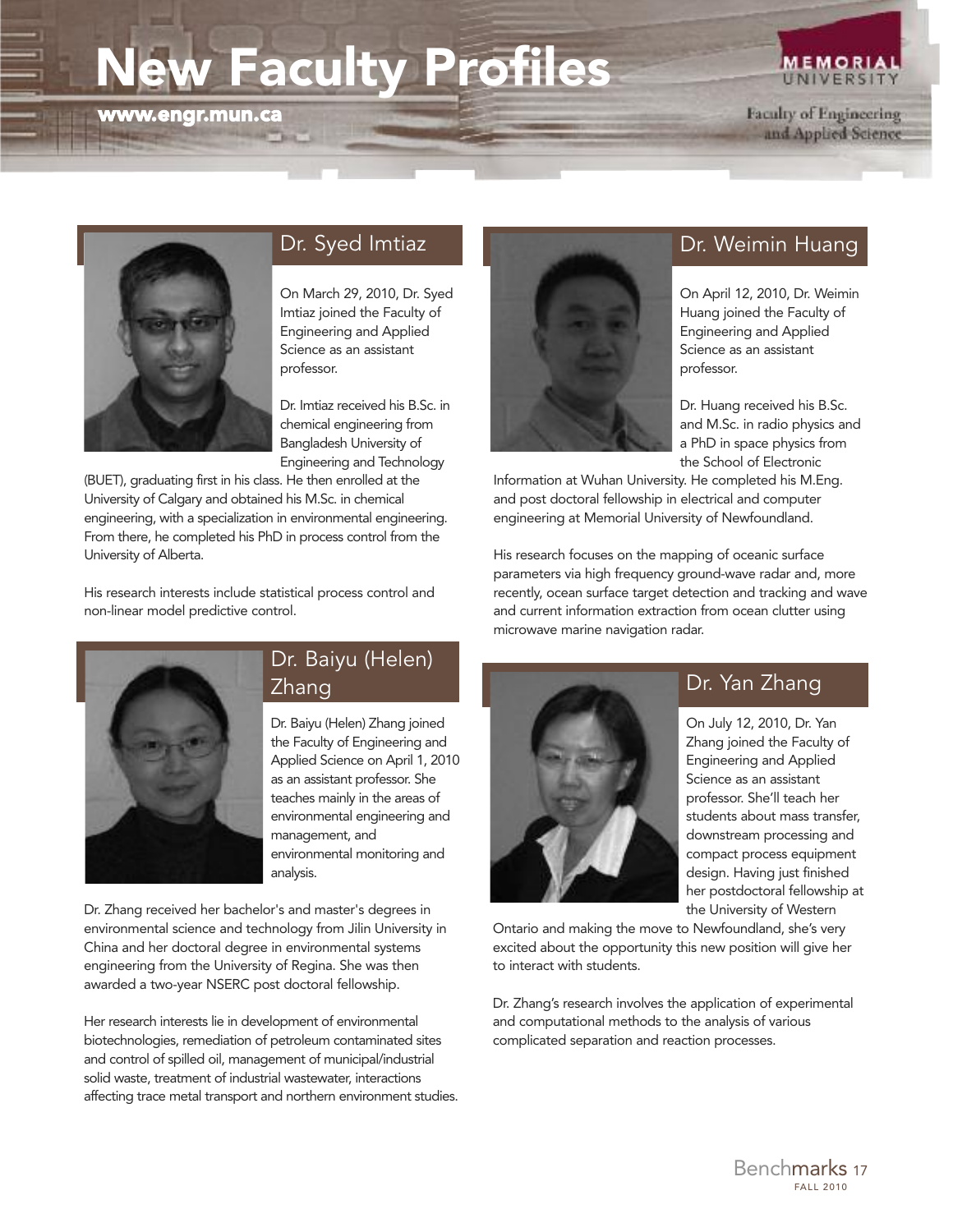

#### Dr. Assem Hassan

On Aug. 23, 2010, Dr. Assem Hassan joined the Faculty of Engineering and Applied Science as an assistant professor. In his new position, he will be teaching his students about the materials of construction.

Dr. Hassan is a registered

professional engineer in Ontario. He earned his B.Sc. and M.Sc. degrees in civil engineering from Ain Shams University in Cairo, Egypt, where he is from originally. He also has a MASc. and PhD in civil engineering from Ryerson University.

Dr. Hassan's research activities and publications deal with the rheological, mechanical and durability properties of self consolidating concrete (SCC), highlighting the areas of shear, bond, and corrosion of the reinforcing bars in concrete.



## Dr. Bruce **Colbourne**

On Oct. 5, 2010, Dr. Bruce Colbourne joined the Faculty of Engineering and Applied Science as a full professor.

Dr. Colbourne received his B.Eng. in naval architectural engineering from Memorial

University of Newfoundland. He then obtained a S.M. in naval architecture from the Massachusetts Institute of Technology. From there he worked as a ship designer and consultant in the development of hovercraft icebreakers before returning to graduate study. In 1989, he received a PhD in ocean engineering from Memorial.

He is currently working on the STePS2 research project as a co-investigator and project manager. The project aims to improve the understanding of forces arising from ice impacts on ships and offshore structures.



#### Dr. Jianming (James) Yang

On Sept. 6, 2010, Dr. Jianming joined the Faculty of Engineering and Applied Science as an assistant professor. In his new position, he will be teaching engineering design.

Dr. Yang completed his

undergraduate education at the Tangshan Institute of Science and Technology (now the Hebei Polytech University) in northern China before enrolling at the Southern Institute of Metallurgy (now Jiangxi University of Science and Technology) in southern China where he completed his master's degree. He began his professional career as a mechanical design engineer until he decided to pursue his PhD. In 2001, he was awarded a doctoral degree in mechanical engineering. He then spent another two years in Shanghai Jiao Tong University as a post doctoral student.

Dr. Yang's research areas are mechanical vibration, especially non-linear vibration; and quality control for automotive body.



#### Dr. Lesley James

On July 1, 2010, Dr. Lesley James joined the Faculty of Engineering and Applied Science as an assistant professor. She'll teach her students about process equipment design and natural gas handling equipment.

Dr. James has a BASc in

chemical engineering from the University of New Brunswick, and a MASc and a PhD in chemical engineering from the University of Waterloo.

Her research involves enhanced oil recovery, transport in porous media and mass transfer.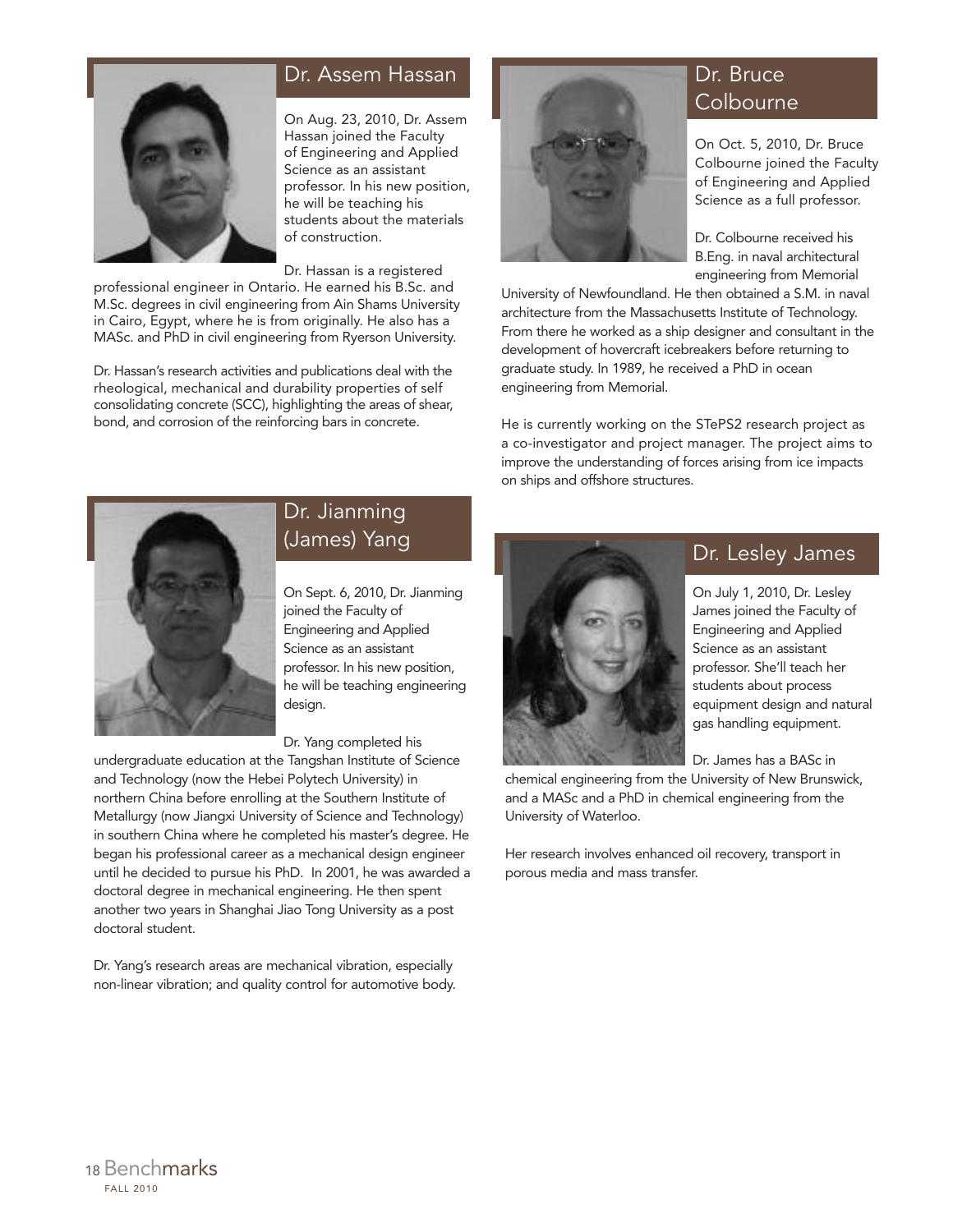# **Student News**

**www.engr.mun.ca**



**MEMORIAL** UNIVERSIT

#### MUN Engineering graduate Gillian Langor is a Rhodes Scholar

She was born and raised in St. John's, Newfoundland and Labrador, and stayed close to home when she chose to study engineering at Memorial University of Newfoundland, but now that Gillian Langor is a Rhodes Scholar, all that is about to change.



*"Being a Rhodes Scholar is an incredible honour. The chance to study at Oxford is a once-in-a-lifetime opportunity that I'm very lucky to have. The values embodied by the scholarship set a high standard for academic/personal/societal achievement. Winning the scholarship is a dream come true, but studying at Oxford is the real test," said Ms. Langor.*

Gillian Langor

With an engineering degree on her resume, she'll take this opportunity to pursue a different challenge.

"I plan to study social science of the internet at Oxford. I hope to pursue a career that reconciles my education as a mechanical engineer with my passion for international development and design," she said.

The mechanical engineering graduate has never been afraid of a challenge. During her time at Memorial she was very involved in MUN's Chapter of Engineers Without Borders where she travelled to Ghana and worked with the local government on programs aimed at improving the livelihoods of subsistence farmers. And after completing her studies in May 2009, she strapped on a backpack and set off for South America.

Ms. Langor would like to extend a sincere thank-you to her family, friends, professors and mentors for their incredible support over the years. The Faculty of Engineering and Applied Science has been particularly good to her. Her engineering education and relationships formed there are impossible to leave behind.

Ms. Langor was chosen as the Newfoundland and Labrador Rhodes Scholar from six highly-qualified finalists and while she says that winning the scholarship comes as quite a shock, there is no doubt she'll rise to the challenge.

#### Engineering student receives the 2009 Red Cross Young Humanitarian Award



Ian Froude receiving the Red Cross Young Humanitarian Award.

Ian Froude is a civil engineering student at Memorial University of Newfoundland (MUN) from the graduating class of 2010. A native of Twillingate, NL, he has shown leadership at home and abroad through volunteer work to bring about change and improve the lives of others.

Mr. Froude spent four months during the summer of 2006 in the Upper West Region of Ghana, Africa, with the organization Engineers Without Borders (EWB) Canada, where he worked with a local organization specializing in water access, hygiene and sanitation. Mr. Froude lived with a Ghanaian family during his stay, immersing himself in the culture and learning about the challenges of everyday life in the West African country.

He was president of the Engineers Without Borders' MUN chapter from January to December 2008. This involved heading a team of 10 executives who led about 40 other students to do advocacy, fundraising, behaviour change and school outreach in Labrador and across the island of Newfoundland, among many other programs. During his tenure, the MUN chapter was selected as the Volunteer Club/Society of the Year at MUN and also received the Chapter of the Year award among 34 chapters across the country.

Mr. Froude also co-chaired the ninth annual national conference for EWB Canada, which brought 400 delegates to St. John's and is one of the largest international development conferences in the country. He was also given the EWB Canada Volunteer of the Year award for 2009 at the conference.

Passionate about the outdoors, he is an avid cyclist and loves to hike, camp and travel.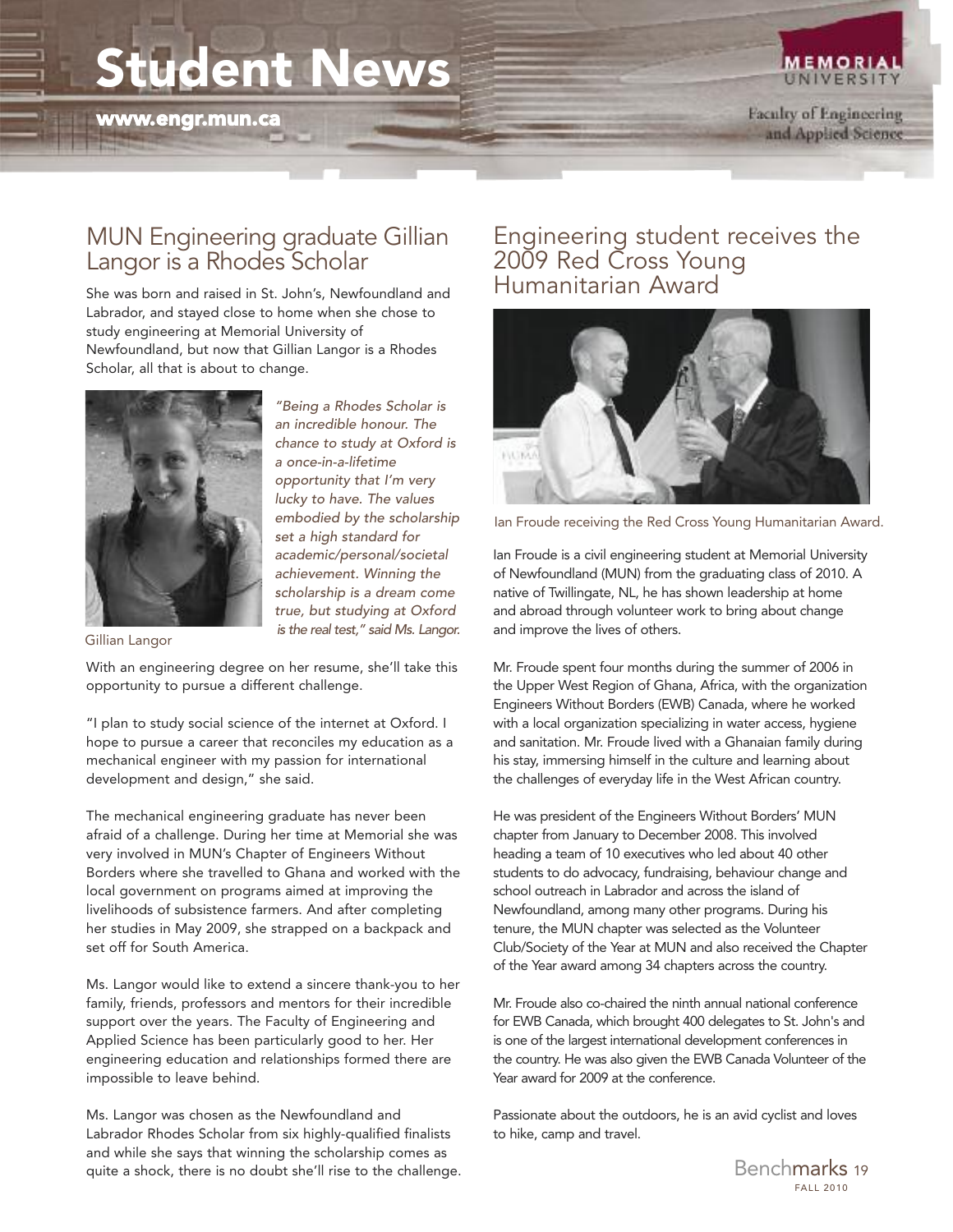Mr. Froude has just started working for EWB Canada doing leadership and student chapter development over the next several years.

As further evidence of his vision and forward-looking approach, after finishing work with EWB, Mr. Froude will be doing his Masters in International Affairs and is considering doing a law degree. Mr. Froude believes this additional education and experience will prepare him for a career in federal politics.

#### Engineering student receives Governor-General's Silver Medal for academic excellence



Andrew Myrden

If his future plans to make a positive impact on the world around him are indicative of how he approached his undergraduate studies at Memorial, then Mr. Andrew Myrden will undoubtedly do just that.

The St. John's native completed his undergraduate degree in electrical engineering last spring, and as a result of his hard work, he not only received his undergraduate degree at spring 2009 convocation but he also received the Governor-General's Silver Medal for academic excellence at the undergraduate level.

And while Mr. Myrden says he was surprised when he realized he had won the award, he quickly added that for him winning such an award is not only about hard work.

"Receiving this award is a tremendous honour. I didn't think I had any chance of receiving an award like this, so it was a very gratifying feeling when I opened my letter from Memorial and realized what it was for," he said.

*"It's extremely rewarding to have my hard work recognized in this fashion. And, of course, receiving this award is also indicative of the amount of support I've had from my family, friends, and professors during my time at Memorial," he added.*

Dr. Eric Gill is a professor of engineering at Memorial and was one of Mr. Myrden's professors.

"Andrew always demonstrated an exceptional mastery in all his courses. He was very enthusiastic and had a keen interest in understanding the fundamentals. There are some very promising individuals in this year's electrical engineering class; however, Andrew exhibited intellectual capabilities significantly ahead of most of his peers," said Dr. Gill.

Mr. Myrden started graduate school at the University of Toronto this past September where he is working towards a M.S. degree in biomedical engineering.

The Governor-General's silver medal is awarded to an undergraduate student obtaining a first degree, who stands highest in the graduating class and has an average of first-class standing.

## Engineering students win Rookie of the Year at international baja competition



Memorial University Baja team.

The Memorial Baja team, which consists of junior and senior engineering students, travelled to Rochester, New York, this past June to compete in the Society of Automotive Engineers international competition (Baja SAE Series) held by the Rochester Institute of Technology. And with Rookie of the Year, first in the water maneuverability and 25th overall, the firsttime entry from Memorial stole the show.

"We met our goals set out at the beginning and even exceeded them in the water competition. This has charged the team for next year. I am excited to see the passion that others have for the team and the amount of new people who want to join," explained Rocky Strong, the team lead.

Team Memorial Baja was created when Mr. Strong and fellow engineering student, Brian Tooktoshina, decided to hold a meeting to see how much interest there would be.

"As they poured in on the first meeting, we knew that we had a team that would be able to conquer anything. As time went on people began to dig in more and more. The team decided on goals, which were to build a durable car and place in the top quarter of the competition. We built a car that we were confident was built to the best of our ability, and went to the competition with pride and excitement, to show off our car, and our university," said Mr. Strong.

FALL 2010 20Benchmarks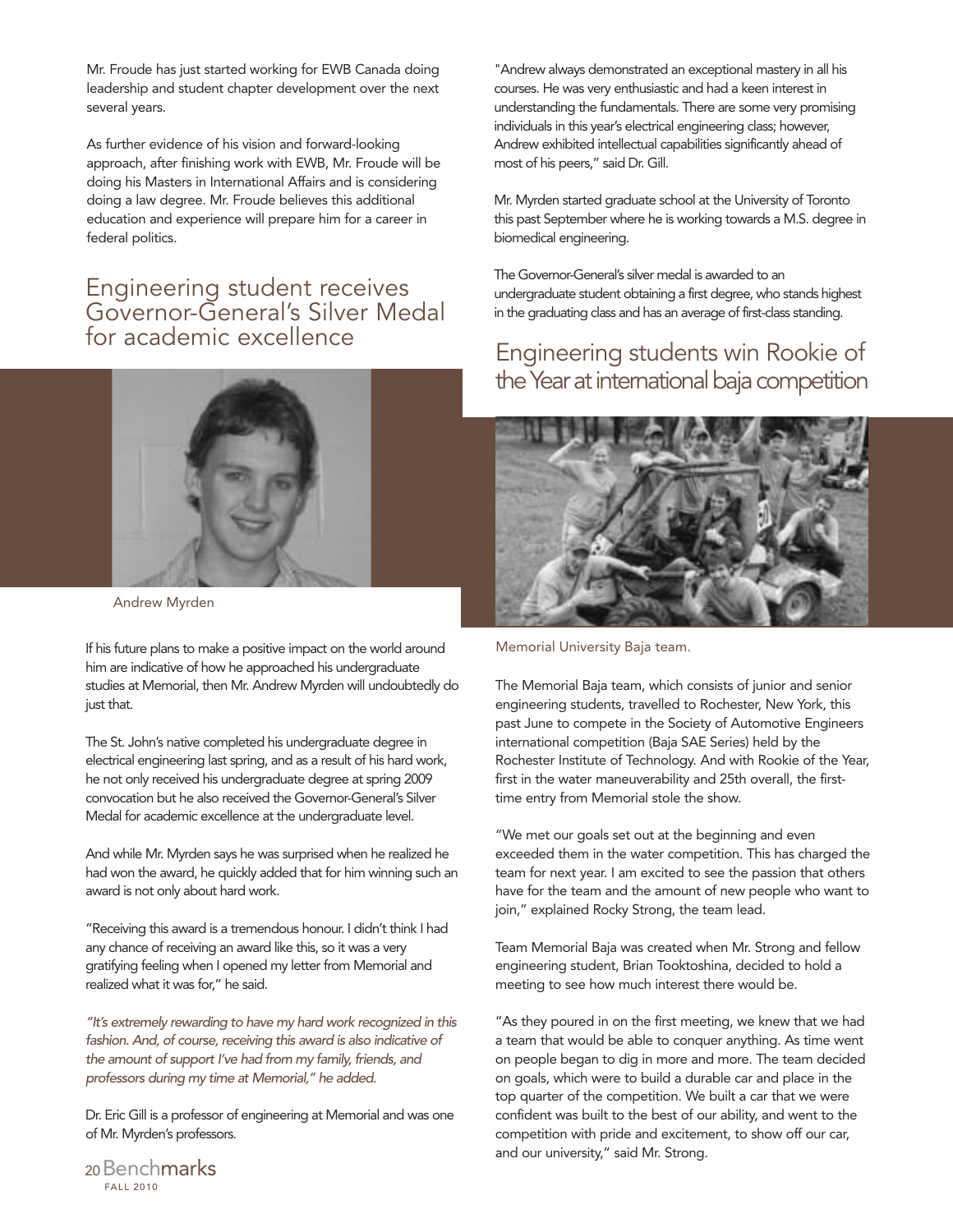Baja SAE consists of three regional competitions that simulate real-world engineering design projects and their related challenges. Engineering students are tasked to design and build an off-road vehicle that will survive the severe punishment of rough terrain and/or water!

The object of the competition is to provide SAE student members with a challenging project that involves the planning and manufacturing tasks found when introducing a new product to the consumer industrial market. Teams compete against one another to have their design accepted for manufacture by a fictitious firm. Students must function as a team to not only design, build, test, promote, and race a vehicle within the limits of the rules, but also to generate financial support for their project and manage their educational priorities.

And, as Mr. Strong points out, when you participate in a competition like this, it isn't just about winning.

"It was about shaping us as engineers, allowing us to apply our learning in real world situations, and equipping us to be more effective when we enter industry. I never realized how much it actually would. There was one late night that we were all standing around and realized we had misinterpreted a rule, and it would affect us being able to compete. At that point I realized the impact of what we were learning. It wasn't just about applying technical knowledge, it was learning to work together as a team, putting egos aside, and solving problems. I realized at that moment that in this case it was just a competition, but in the real world it could mean millions of dollars or perhaps lives," he added.

The team hopes to compete again next year, when the competition is held in Montreal.

## Engineering students compete in national toboggan races



Memorial University toboggan team.

Who says sliding is just for kids? This past January, students from Memorial University of Newfoundland's Faculty of Engineering and Applied Science travelled to Hamilton, Ontario to compete in the Great Northern Concrete Toboggan Race (GNCTR) against 20 other teams from across Canada in hopes of winning the national title.

While only half of the team competed in Hamilton, the Red Green MUN Machine team consisted of 20 engineering students, mostly from the civil engineering discipline.

Fourth-year civil engineering student Max Day is the team captain and says that while they didn't do as well as they had hoped it was a great learning experience.

"Even though we didn't do so well, our spirits remained high and we learned what we have to do for next year," he said.

Since 1975, GNCTR has become the oldest and largest engineering competition in, challenging over 400 engineering students from across the country to design, build, and safely race toboggans with a running surface made entirely of concrete. For more information on the GNCTR, visit www.gnctr2010.com.

#### First Lego League Robot Competition held at Memorial University



First Lego League (FLL) competition participants

This past January, the First Lego League (FLL), Newfoundland and Labrador, held its seventh province-wide tournament for junior high school students but there was something very different about this year's competition venue - this year was the first time the tournament was held on Memorial's St. John's campus.

The competition was held in the engineering building and the change in venue reflects a new partnership with Memorial's Faculty of Engineering and Applied Science, which perceives FLL as a valuable outreach program for encouraging students to engage in science, technology, engineering and mathematics (STEM). Prof. Andy Fisher is the associate dean of undergraduate studies for the Faculty of Engineering and Applied Science and is excited about the new partnership with the FLL.

"This is the type of active learning environment that can change the course of the future for many of these students. The competition themes get the students thinking about sustainability, the format gets them involved with technology and the team work allows them build those highly critical interpersonal life skills. It's a great opportunity to learn and have fun," said Professor Fisher.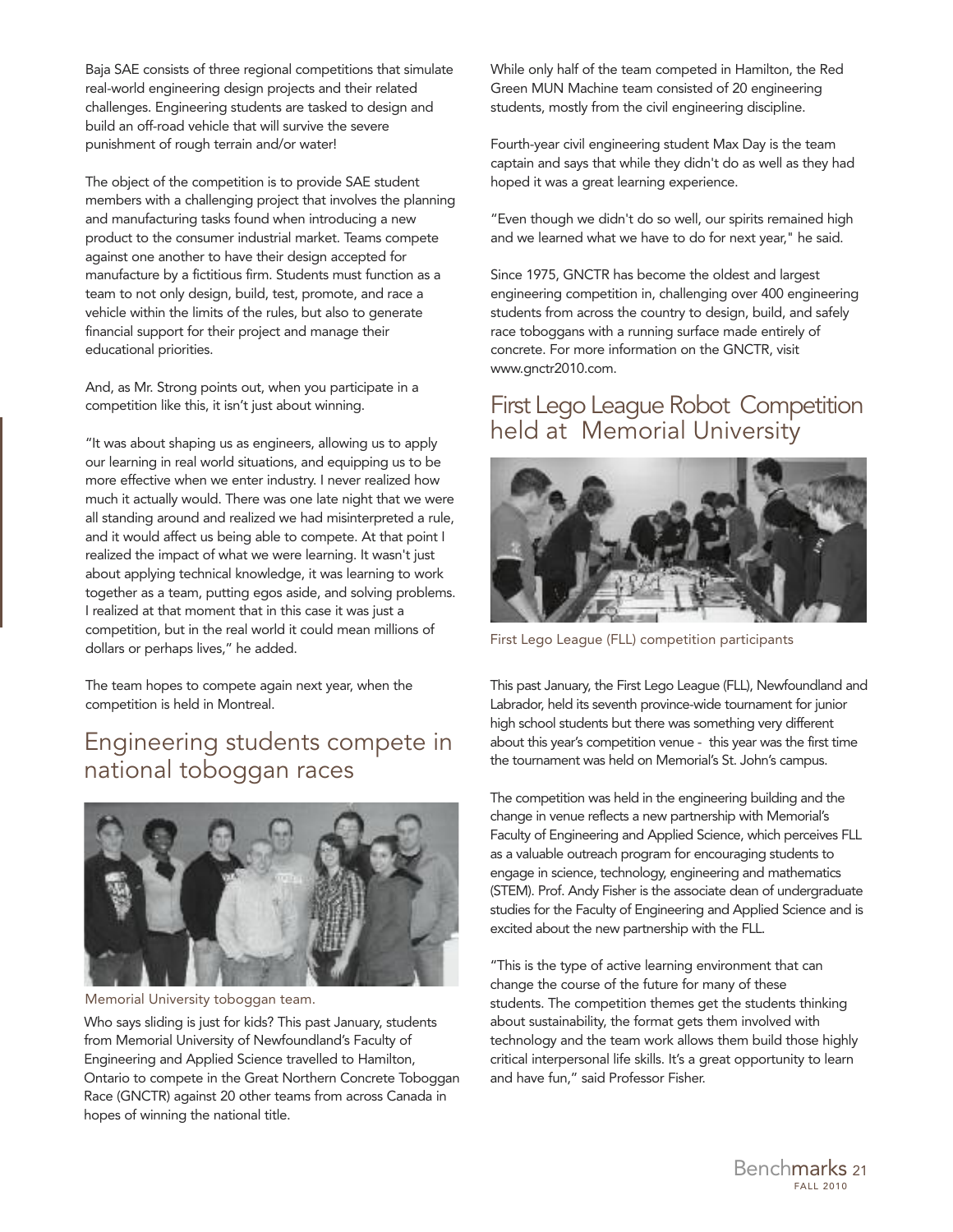The FLL competition challenges students in many ways and fosters a wide array of skills development. It also encourages their academic choices and achievement in fields which enable them greater career options. Most importantly, this competition demands that students use and develop creativity and problem-solving skills, which are needed to address the world's major issues and future challenges

There are 50 countries involved in the FLL program. This includes 14,600 teams and 146,000 students (team members). Further information on this event and its link to the global community may be viewed on the FLL website: www.firstlegoleague.org.

## Memorial engineers host national conference

![](_page_22_Picture_3.jpeg)

African Program Staff, those based in Ghana, Burkina Faso, Malawi and Zambia, dive deep into the intricacies of development work in rural Africa.

The Memorial chapter of Engineers Without Borders welcomed the largest international development event ever to the province this past January.

This past January, the 2010 Engineers Without Borders National Conference took place in downtown St. John's. During the event, the organization worked with 400 delegates from across Canada and Africa to better enable itself to create opportunities for rural Africans.

Conference sessions, such as a high school keynote presentation which was broadcasted live to 14 schools, reaching more than 4,000 students and a question-andanswer session with African development leaders contributed to EWB's goal of educating Canadians about the possibilities of working with Africa for change, instead of viewing it as a continent dependent on charity.

"That involves advocating the Canadian government to improve the way it delivers aid," said Ian Froude, the conference's co-chair, "while working with farmers in Ghana to turn subsistence farms into businesses, or mobilizing engineers to improve corporate social responsibility practices of Canadian companies, or helping communities in Zambia efficiently map water sources."

## Faculty of Engineering and Applied Science participates in annual bridge competition

![](_page_22_Picture_10.jpeg)

Dr. Dennis Peters chats with a family at the competition.

It's never too early to start talking to the youth in our province about a career in engineering, which is why this past March, the Faculty of Engineering and Applied Science participated in National Engineering and Geoscience Month Bridge Day 2010.

The event is part of National Engineering and Geoscience Month, and brings together junior high and high school students to test their previously-designed and constructed bridges made of popsicles sticks and glue. The high school students have a chance to win a Memorial tuition voucher and the entire day consists of science, engineering and geoscience activities for children of all ages.

In total, 277 students participated in this year's bridge competition from 14 different schools across the province.

## Faculty of Engineering and Applied Science supports local science fair

![](_page_22_Picture_16.jpeg)

Dr. Amy Hsiao presents the awards on behalf of the Faculty of Engineering and Applied Science.

This past March, the annual Eastern Regional Newfoundland Science Fair took place at the Marine Institute in St. John's and as with previous years, the Faculty of Engineering and Applied Science sponsored three awards for the best junior, intermediate and senior projects.

FALL 2010 <sup>22</sup> Benchmarks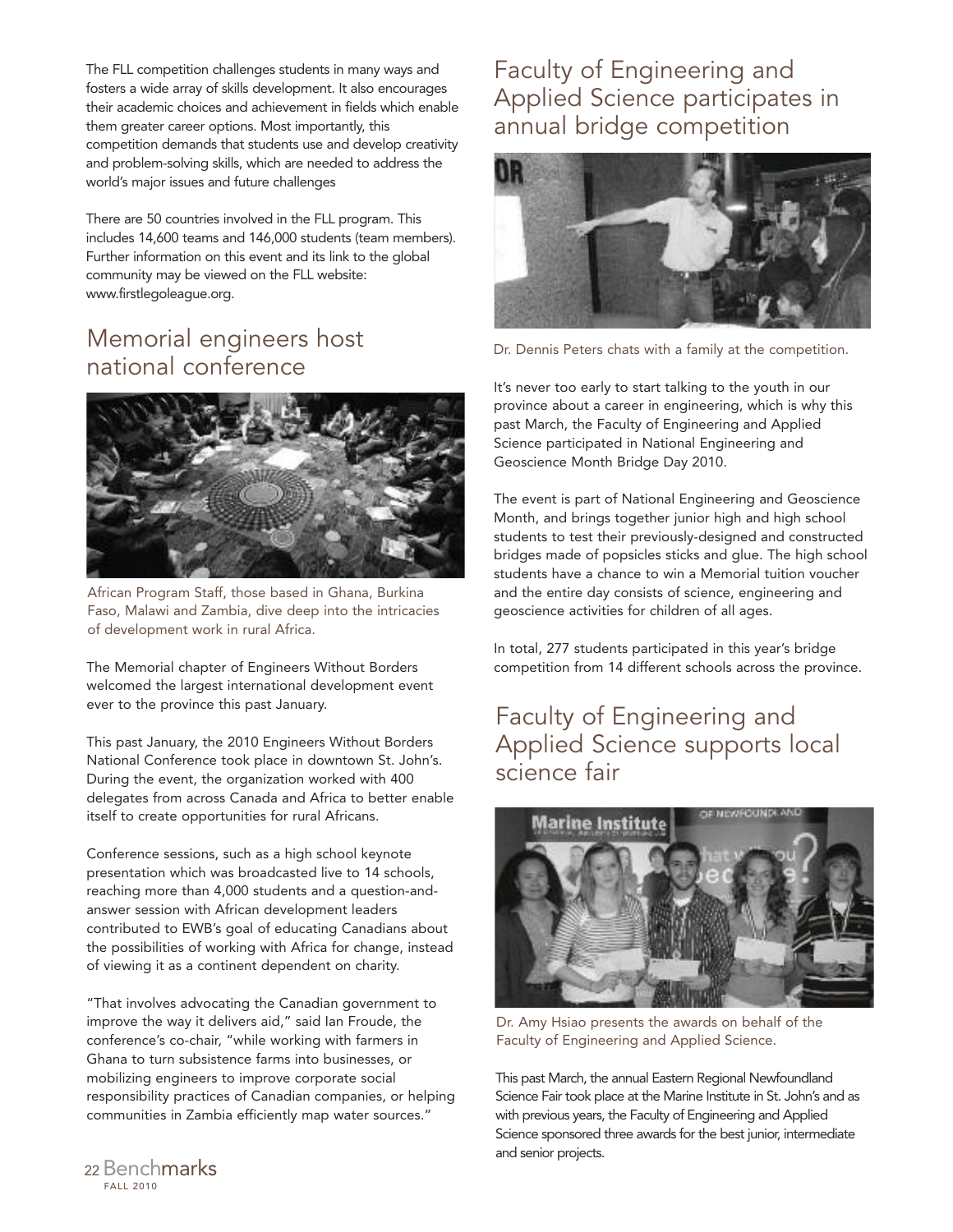The best project in the junior category went to Mark Jackman of MacDonald Drive Junior High School for his project, "Buildings that stand earthquakes shaking the land." Anna Gosine, also of MacDonald Drive Junior High School, won best intermediate category for her project, "Why is it difficult to distinguish between the different vowels sung by a soprano?" And, best senior project went to Holy Spirit High School students Jonathan Hicks and Alyssa Hodder for their project, "Good Vibrations."

The event brings together more than 500 science students in grades seven to 12 in the Eastern Newfoundland School District.

## Fourth annual Winter Charity Ball biggest success ever

![](_page_23_Picture_3.jpeg)

On Friday, Feb. 12, engineering students at Memorial continue the tradition of giving back to the community as the Student Society 'A' held the fourth annual Winter Charity Ball in aid of Iris Kirby House.

The event was held at the Johnson Geo Centre and more than \$10,000 was raised, making it the most successful Ball yet.

Janelle Adams is the Student Society 'A' president and she is extremely pleased with how the night went and even more thrilled that this year's fundraiser marked the most successful engineering charity ball fundraiser yet.

"The Engineering student society's long-standing goal for the Annual Winter Charity Ball is to continue to give students a chance to give back to the community by supporting local charities, as well as continue to increase the funds raised every year. We are proud to say that to date; we have met this goal and hosted our biggest Charity Ball this past February in aid of the local Iris Kirby House. We thank all of our sponsors and guests for making the night a successful one," she said.

As with previous years, the fundraiser consisted of a threecourse-meal, speeches, a silent auction and provided an opportunity to network with people from the engineering community, such as faculty and alumni.

Sponsors included the Faculty of Engineering and Applied Science; Professional Engineer and Geoscientists of Newfoundland and Labrador (PEGNL); Technip; RBC Royal Bank; Newfoundland Transshipment; Production Services Network; Pennecon Limited; Capital Subaru, Purity Factories Ltd. and The Cahill Group of Companies.

#### Swimming sensation

![](_page_23_Picture_11.jpeg)

#### Dayna Hogan

She's an engineering student but her dream isn't to engineer their design. As Dayna Hogan stands next to the swimming pool at Memorial, it's her passion for swimming that brings her here time after time. And as a third-year ocean and naval architectural engineering student, juggling her studies, swimming and a social life can mean long days, but Ms. Hogan clearly has it all under control.

"It can be challenging sometimes. If I'm away at a swimming competition, it can take days to catch up with my studies, but you get used to it. I use my time well and complete most of my assignments during the daytime," she explained.

As part of the Memorial Seahawks Varsity Swim Team, Ms. Hogan travels regularly during each school year to compete in national and regional swim competitions. And, although there have been many competitions over the years, and many wins too, her very first swimming competition still puts a wide grin on her face.

"It was a regional competition in Corner Brook and I was in Grade 6. I remember that I went faster than one of the older swimmers. That was pretty exciting," she recalled.

## Recipients of the Hira and Kamal Ahuja International Graduate Award

The recipients for 2009 and 2010 of the Hira and Kamal Ahuja International Graduate Award are Abdesh Khan and Sridhar Sathyanarayanan, respectively.

The annual award is valued at \$1,000 and given to an international graduate student for academic excellence and volunteer work.

> FALL 2010 Benchmarks 23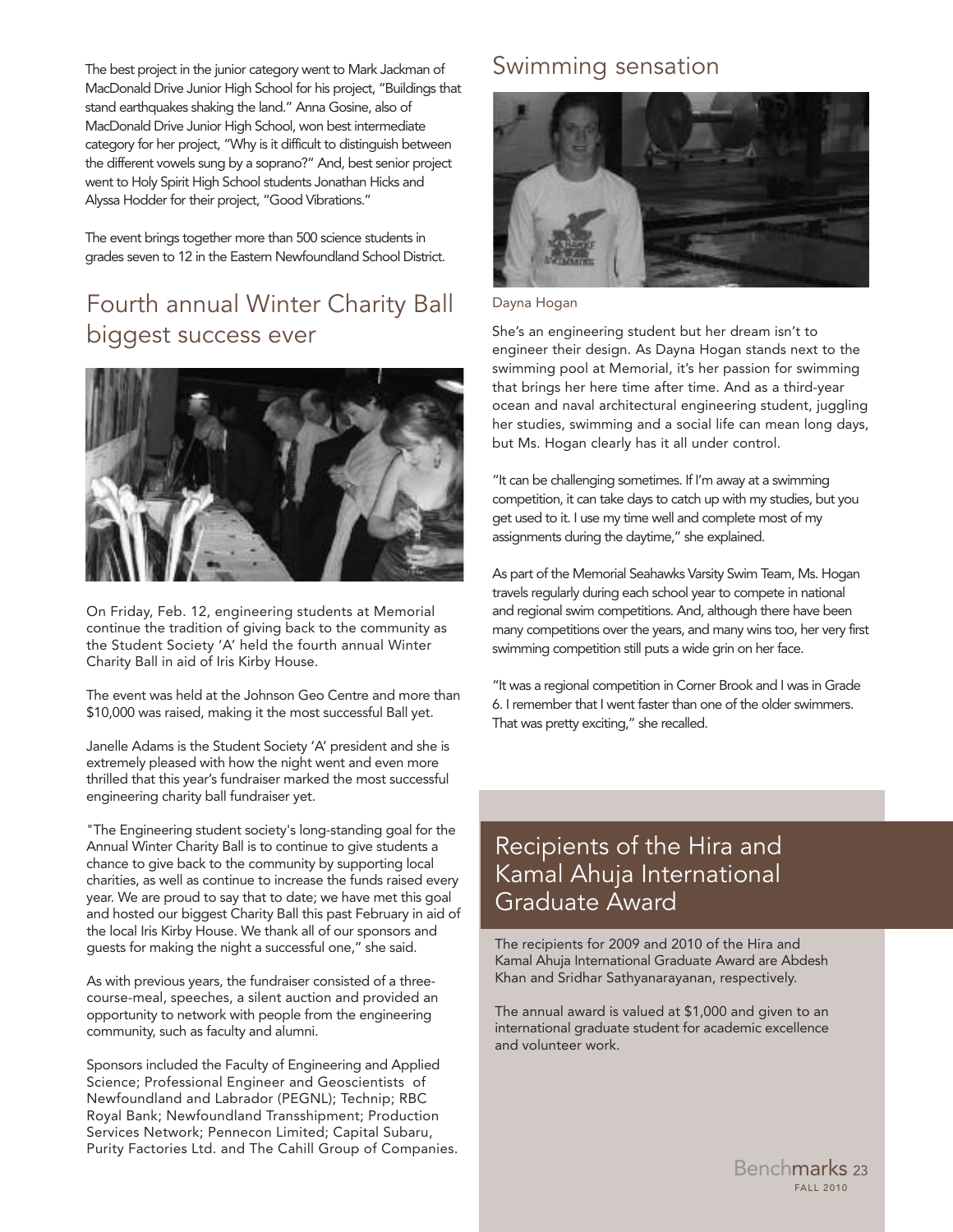At age 11 she may have been swimming faster than some of the older swimmers but when she started swimming just two years earlier, she wasn't exactly a natural in the water.

"I wasn't very good at all and someone suggested to my parents that they should put me on a swim team because it would mean more one-on-one time with the coaches, so that's what they did," she chuckles.

And, apparently, it worked. She improved a lot through middle school and high school and even after coming to university. Ms. Hogan is currently training to qualify for nationals. She placed third in the 100 freestyle at the AUS Championships and was named Subway Athlete of the Week last fall.

Ms. Hogan encourages other students to have a life outside of studies.

*"It's really good to be well-rounded. Swimming takes up a lot of my time and it has taken over my life but it has taught me skills that I could have never learned in a classroom. It has also given me many opportunities to volunteer and meet new people in the community," she said.*

Once she finishes school, Ms. Hogan knows she'll have to trade in her swim cap for a hard hat, but she still plans to spend as much time as she can at the pool teaching younger swimmers.

## Our youth and the world of science and engineering

![](_page_24_Picture_7.jpeg)

Ben Colbourne and Katie Breen

Memorial University is now a major player in bringing the world of science and engineering into classrooms for youth in this province thanks to funding from the provincial government's Department of Innovation, Trade and Rural Development.

The project, which reaches out to youth to create awareness and to increase the level of interest in science, engineering and technology fields, was launched in participating schools this past winter.

The four partners involved include Memorial University's Faculty of Engineering and Applied Science, Distance Education and Learning Technologies (DELT) and Let's Talk Science Partnership Program, as well as the provincial Department of Education's Centre for Distance Learning and Innovation (CDLI).

The goal of the project is to empower and encourage youth to explore science and engineering concepts by using videos to pique students' interest. Specifically, the project focuses on the topic Science of Flight in the current Grade 6 science curriculum. Using facilities in the Faculty of Engineering and Applied Science, as well as students from the Bachelor of Engineering program, elementary concepts were captured on video and streamed from Memorial for use by students in a classroom environment.

The project outcomes include the production of two, comprehensive videos that capture the topic of flight in an effective and interactive way. The first video is interactive and describes flight concepts such as drag, lift, gravity and thrust, and "why airplanes fly." The second video is an instructional video of how to make and alter a model airplane for optimal flight. In addition to the video, model airplanes are made available and distributed to students to assemble during class.

With dedicated resources from the Faculty of Engineering and Applied Science and content experts from the Let's Talk Science Partnership Program, DELT designed and developed the video components to supplement the learning activities of the Science of Flight topic. CDLI played an advisory role and assisted in ensuring the product outcomes met the learning objectives of the science curriculum.

The success of both the collaboration and project outcomes has been recognized by all partners involved. As a result, the partners plan to continue the collaboration to ensure the project is sustainable as an educational tool for all schools in the province.

Students from Engineering Society 'A' hold the sixth annual Pi-Day in support of the Janeway Children's Hospital Foundation

On Monday, March 15 (since March 14 was on a Sunday), the Faculty of Engineering and Applied Science's Student Society 'A' held the sixth annual Pi-Day in aid of the Janeway Children's Hospital Foundation.

For the fundraiser, engineering student volunteers deliver cream pies around the St. John's campus and the City of St. John's to raise money for a local charity, which has traditionally been the Janeway Children's Hospital Foundation. Participants pay \$10 to have a cream pie delivered to anyone in the St. John's/Mount Pearl area and recipients can then choose to pay \$10 and have the pie sent to someone else.

A huge success again this year with more than \$1,200 raised.

![](_page_24_Picture_20.jpeg)